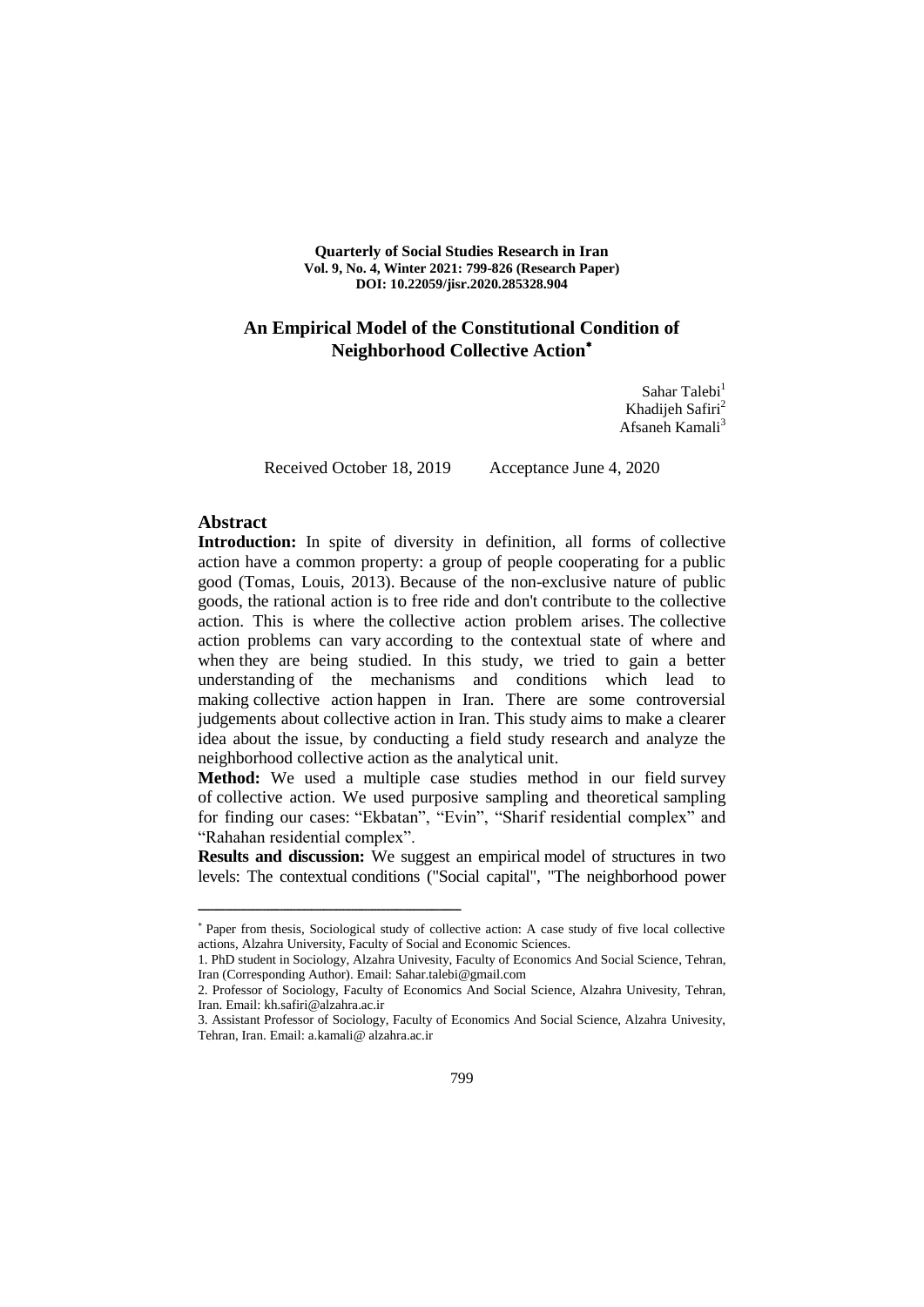structure" and "Initializer agent"), and the strategical conditions ("framing" and "mobilization"). This model represents different factors and concepts and the interactions among them, which make neighborhood collective action possible. The factors are derived from the field data of this study.

**Conclusion:** The interaction among the factors of our model leads to a situation where collective action can happen. The concepts forming the contextual conditions of collective action are "Social capital", "The neighborhood power structure" and "Initializer agent" . It is the interaction among these concepts that trigger the public good as the goal of collective action. At the Strategy level, "framing" and "mobilization" are at work that have a bilateral effect on each other. Framing brings legitimacy for the mobilizations' mechanisms, and in return, the mobilization provides the resources needed for resonating the framing of collective action. The chance of having a successful collective action is also affected by the way structural concepts of the contextual conditions interact with the strategies that agents employ. Social capital makes the mobilization more accessible and create trust. The ability to effectively interact with the neighborhood power institutions, can bring legitimacy, make the mobilization process easier, and reduce the overall cost of collective action. The initializer agent forms the primary framing of the collective action and mobilize the primary forces and resources needed. The interaction among these factors with the mutual effects and the possibilities and restraints that they have on each other, make the collective action possible. Understanding these factors and their restraining and contributary effects on collective action is the first step for agents who want to make any changes via the collective action. This usage will only arise from the interaction of social agents' will and the structural constraints.

**Keywords**: collective action, public good, Social Capital, Resource mobilization, Framing

#### **Bibliography**

- Abbasi, H (2002). Collaborate: Traditional cooperation in the villages of Gilan, Tehran: Shahr Sabz.
- Ahn, T. K., Ostrom, E. Schmidt, R. and Walker, J. $(2001)$ , "Cooperation in PD Games: Fear, Greed, and History of Play", Public Choice, No.106: 137-55.
- Bagheri,y. (2010)."Examine the perspectives on cooperation and noncooperation in Iranian society". Unpublished thesis, MSc in Social welfare planning, Faculty of Social Science, Allameh Tabataba'i University.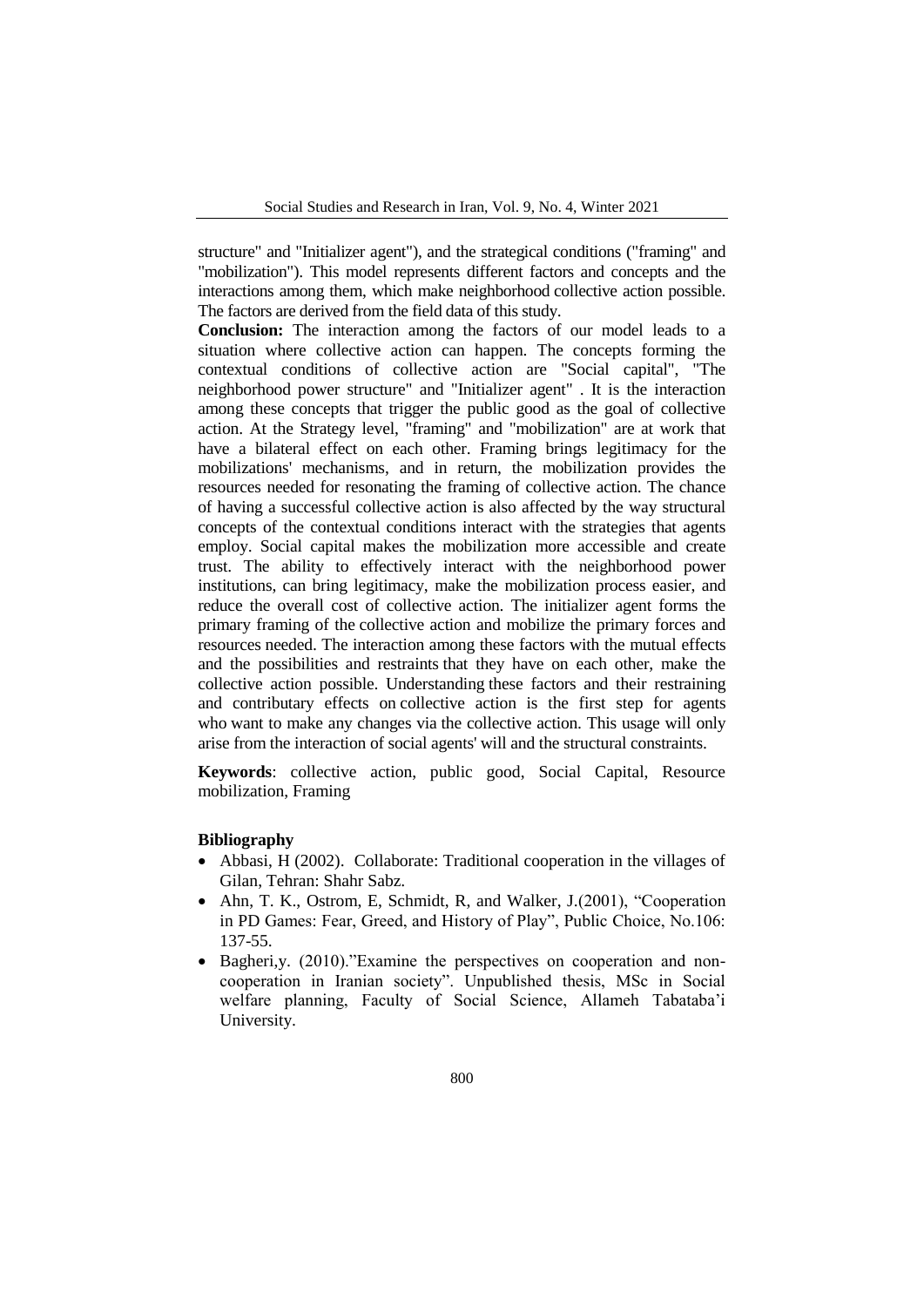- Bourdieu, P. (1986), The Forms of Capital. In J. Richardson (Ed.), Handbook of theory and research for the sociology of education. New York: Greenwood Press.
- Farhadi, M(2002). "Conceptual space of participation", Quarterly Journal of Social Science, No. 19: 7-34. Farhadi, M (2004). "Global construction of cooperation", Quarterly Journal of Social Science, No. 26: 1-24.
- Futemma, Celia, Fabio De Castro, Maria Clara Silva-Forsberg, and Elinor Ostrom. (2002), "The Emergence and Outcomes of Collective Action: An Institutional and Ecosystem Approach.", Society and Natural Resources, No. 15: 503–22.
- Gamson, W.A. (1992), Talking Politics. Cambridge University Press, New York.
- Giddens, A. (1984), The constitution of society: Outline of the theory of structuration. Cambridge: Polity Press.
- Gurr, T. (1970), Why Men Rebel, Princeton NJ: Princeton University Press.
- Hashemi, J(2008). The rise and fall of Iranians (Reasons for Iranian backwardness and pathology of Iranian society), Tehran: Sahami Publication.
- $\bullet$  Hechter, M; Friedman, D; Appelbaum, M(1982), "A Theory if Ethnic Collective Action.", The International Migration Review, No. 16, 412-434.
- Judt, T. (2010), Ill fares the land. New York: Penguin Press.
- Kallhoff, A. (2014)," Why societies need public goods.", Critical Review of International Social and Political Philosophy, Vol. 17, No. 6, 635–651
- Kallhoff, A.(2011), Why democracy needs public goods. Lanham, MA: Lexington, a Division of Rowman & Littlefield.
- Kuhnert. S(2001), "An Evolutionary Theory of Collective Action:Schumpeterian Entrepreneurship for the Common Good.", Constitutional Political Economy, No. 12, 13–29.
- Lambton, A (1912). Landlord and peasant in Persia: a study of land tenure and land revenue administration. (Translated by M.Sabori). Tehran: Elmi & Farhangi.
- Lubell, M, Schneider, M; Scholz, J, and Mete, M. (2002), "Watershed Partnerships and the Emergence of Collective Action Institutions." American Journal of Political Science, No.46: 148–63.
- Lubell, M, and Scholz, J. (2001), "Cooperation, Reciprocity, and the Collective-Action Heuristic." American Journal of Political Science, No. 45: 160–78.
- Marks, G and McAdam, D. (1999), ''On the Relationship of Political Opportunities to the Form of Collective Action: The Case of the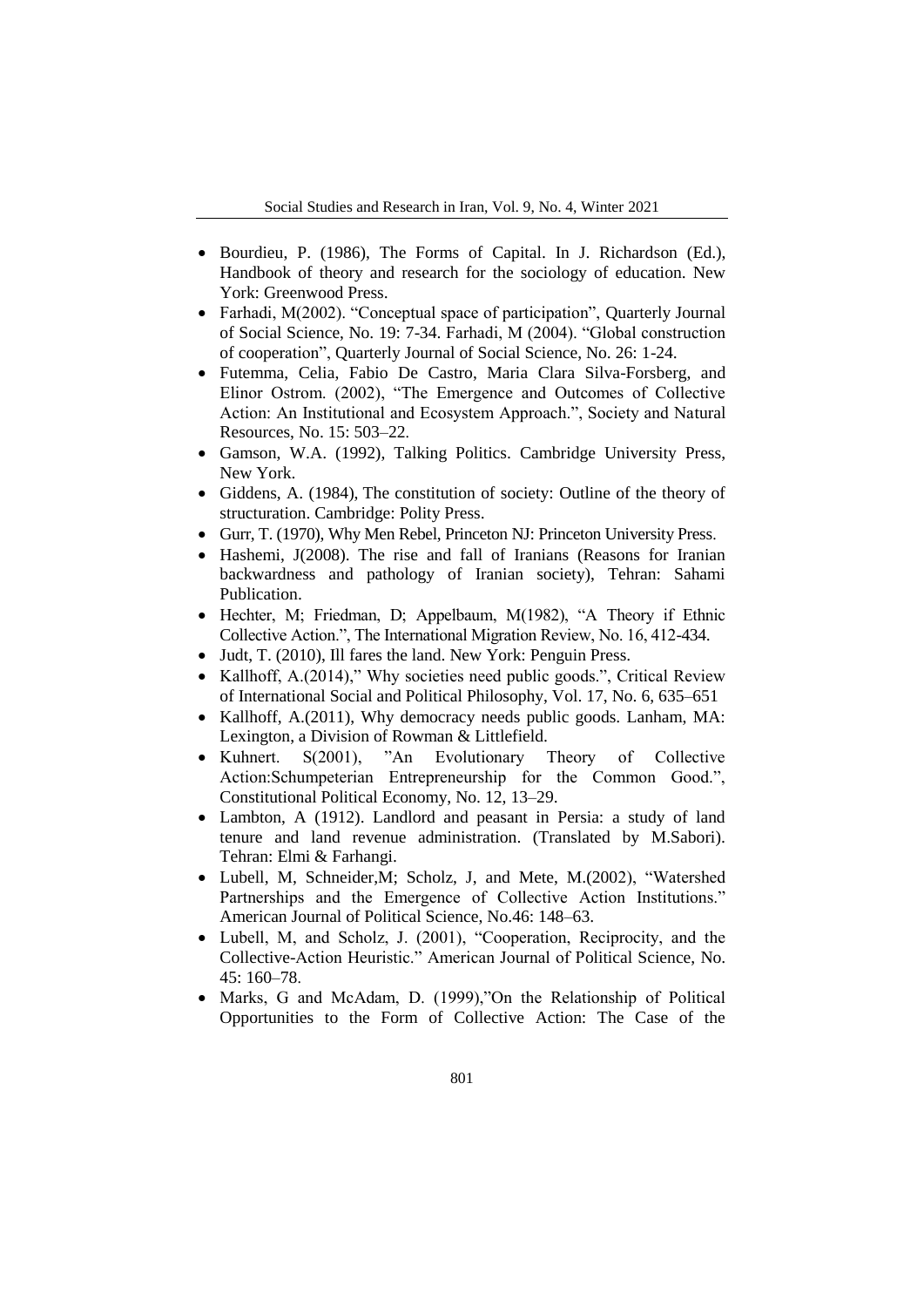European Union", in Donatella della Porta, Hanspeter Kriesi and Dieter Rucht (eds.), Social Movements in a Globalizing World, London: Macmillan, pp. 97–111.

- Olson, M (1965), The Logic of Collective Action: Public Goods and the Theory of Groups, Cambridge, MA: Harvard University Press.
- Ostrom, E.(1990), Governing the commons, The evolution of institutions for collective action. Cambridge University Press.
- · Papoli Yazdi, M,H. (2009). "Mokhtabaz, Participation in traditional livestock", Geographic Studies, No. 51: 25-32.
- Piran,P (12, agu, 2010). "Reasons for refusing to participate and work in Iran", Shargh daily Newspaper, No. 1035:5.
- Piran,  $P(2009)$ . "Characteristics of Iranian collective personality or survival mechanisms", AEIn, Political-social research monthly Magazine, No.26,27: 15-19.
- Putnam, Robert D. (1995), "Bowling Alone: America's Declining Social Capital." Journal of Democracy, No. 6: 65–78.
- Rothstein, Bo. (2000), "Trust, Social Dilemmas, and Collective Memories." Journal of Theoretical Politics, No.12:477–501.
- Safinejad, J (1989). Traditional irrigation systems in Iran, Mashad: Astan ghods razavi Publication.
- Snow, D.A., and Benford, R.D. (1988), "Ideology, frame resonance, and participant mobilization.", International Social Movement Research, No. 1:197–217.
- Szreter, S., & Woolcock, M. (2004), "Health by association? Social capital, social theory, and the political economy of public health.", International Journal of Epidemiology, No. 33:650–667
- Tarrow, S(1998). Power in Movement: Social Movements and Contentious Politics, Second edition, Cambridge: Cambridge University Press.
- Thomas, Emma F; Winnifred R.Louis (2013), "Doing Democracy: The Social Psychological Mobilization and Consequences of collective Action.", Social Issues and Policy Review, Vol. 7, No 1, 2013, pp. 173-200.
- Tilly, C. (1978), From Mobilization to Revolution. Addison-Wesley, Reading, MA.
- Weber, Edward P.(1998), Pluralism by the Rules: Conflict and Cooperation in Environmental Regulation. Washington, DC: Georgetown University Press.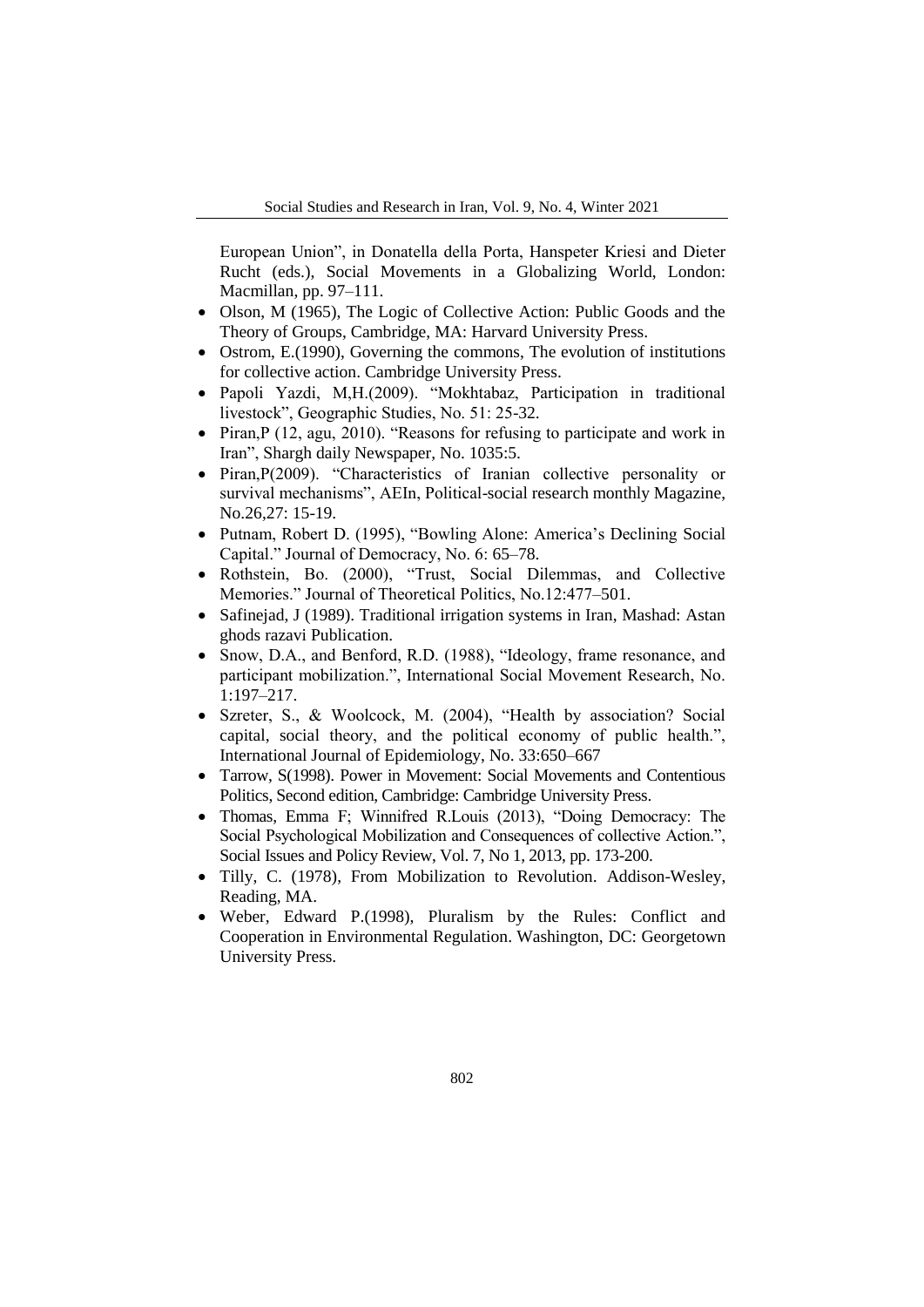مطالعات و تحقیقات اجتماعی در ایران/ دورۀ ۹، شارۀ ۴، زمتان ۱۳۹۹

نماره صفحات: ۷۹۹ - ۸۲۶ (نقاله علمی بپژومثی)

#### **DOI:10.22059/jisr.2020.285328.904**

ــــــــــــــــــــــــــــــــــــــــــــــــــــــــــــــــــــــــــــــــــــــــــــــــــــــــــــــــــــــــــــــــــــــــــــــــ

 **ارائة مدلی تجربی از شرایط برسازندة کنش جمعی محلهای** سحر طالب*ی* ٰ 0 خدیجه سفیری افسانه کمال<sub>ی</sub> آ تاریخ دریافت: 02/99/00 تاریخ پذیرش: 00/93/12

**چکیده**

هدف پژوهش حاضر، ارائة مدلی تجربی از شرایط و فرایندهایی است که برسازندة امکان کنش جمعی در سطح محلهای هستند. با بهرهگیری از روش مطالعة موردی، چهار کنش جمعی در محلههای اکباتان، اوین، شهرک دانشگاه شریف و شهرک راهآهن، بهعنوان موردهای پژوهش انتخاب شده است تا از خالل مطالعة میدانی آنها به درکی از عناصر مشترکی دست یابیم که با وجود تفاوت در بستر و هدف کنش جمعی آن را ممکن ساختهاند. دادهها با روشهای متعددی مانند مصاحبة نیمهساختیافته، بررسی اسناد، مشاهدة میدانی و گروه کانونی گردآوری شدند. یافتههای پژوهش در دو سطح شرایط و بستر کنش جمعی و راهبردهای شکلدهندة آن تنظیم شدند. در سطح بستر کنش جمعی، مفاهیم عاملیت آغازگر، سرمایة اجتماعی محلی و ساختار قدرت محلی بهعنوان مقولههای اثرگذار بر شرایط امکان کنش جمعی از دادهها انتزاع شدند. در سطح راهبردها نیز مفاهیم چارچوبدهی مسئلة کنش و بسیج منابع کنش، کنشهای صورتگرفته برای شکلگیری و استمرار کنش جمعی را بازنمایی میکنند. مدل نشان میدهد چگونه هرکدام از مفاهیم موجود در منظومة مفهومی ارائهشده، بر امکان شکلگیری و استمرار کنش جمعی اثرگذار هستند و چگونه رابطة متقابل میان مفاهیم مدل و تأثیر آنها بر یکدیگر و تعامل و مشروطکنندگی متقابل میان عاملیت کنشگران اجتماعی و ویژگیهای ساختاری بستر کنش، برسازندة امکان کنش جمعی است. **واژهای کلیدی:** بسیج منابع، چارچوبدهی، سرمایة اجتماعی، کنش جمعی، نفع عمومی.

 مستخرج از رساله دکتری جامعهشناسی با عنوان »مطالعه جامعهشناختی کنش جمعی: مطالعه موردی پنج کنش جمعی محلی«، دانشگاه الزهرا، دانشکده علوم اجتماعی و اقتصادی. ۱. دانشجوی دکتری جامعهشناسی دانشگاه الزهرا (نویسندهٔ مسئول)، sahar.talebi@gmail.com .0 استاد گروه جامعهشناسی دانشگاه الزهرا، ir.ac.alzahra@safiri.kh .3 استادیار گروه جامعهشناسی دانشگاه الزهرا، kamali.a @ir.ac.alzahra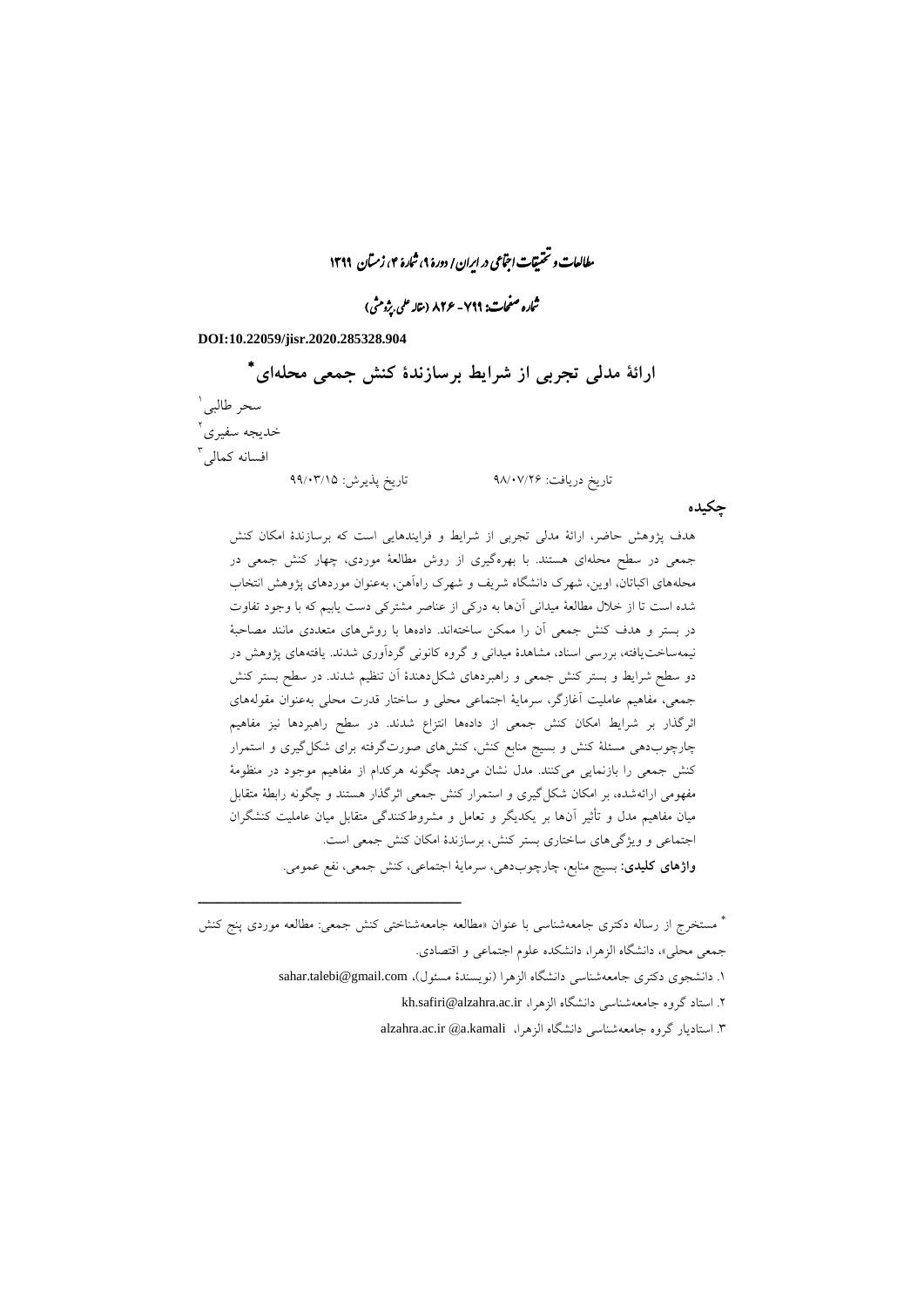# **مقدمه و طرح مسئله**

در سطح جامعه و در عرصة عمومی، برداشت مسلطی وجود دارد، مبنی بر اینکه جامعة ایران توان محدودی در ایجاد کنشهای جمعی پایدار برای پیگیری مطالبات عمومی و اثرگذاری بر شرایط زیست خود دارد. نمودها و نشانههای این برداشت را میتوان در مطبوعات و شبکههای اجتماعی 1 نشان داد . در توضیح این امر گاه گفته میشود مردم از اساس به امور عمومی و مسائل اجتماعی بیتفاوت شدهاند. افراد مانند اتمهای مجزایی ترسیم میشوند که تنها به بقا و ارتقای خود میاندیشند و دلمشغول سرنوشت دیگران در جزیرههای همجوار نیستند. چنین تصویری از جامعة بیتفاوت در برابر امر عمومی، با ادبیاتی دیگر از سوی برخی روشنفکران و محققان و با عناوینی از 0 قبیل بیتفاوتی اجتماعی و سیاستزدایی نیز مطرح شده است . توضیح رایج دیگر، بر کلیشة ناتوانی ایرانیان در کار جمعی اشاره میکند و فرهنگ کار گروهی در ایران را ضعیف میداند؛ برای مثال میتوان به موفقیت بیشتر ایرانیان در ورزشهای فردی در مقایسه با ورزشهای گروهی اشاره کرد. در این برداشت، مردم به امور عمومی و سرنوشت دیگری بیتفاوت نیستند، اما نمیتوانند برای تحقق نفع عمومی با یکدیگر همکاری کنند. بررسی پژوهشهای این حوزه نیز مناقشهبرانگیزبودن مسئله را نشان میدهد. در مواجهه با پژوهشها، میتوان دو رویکرد عمده در باب وضعیت همکاری در جامعة ایران را تشخیص داد؛ رویکردهایی که وضعیت همکاری در جامعة ایران را ضعیف میدانند، گاه به تبیینهای ذاتگرایانه اشاره میکنند و ایرانیان را اساساً مشارکتگریز میدانند (لمتون، ۱۳۷۷: ۶۸۴؛ پیران، ۱۳۸۸، ۱۳۸۹؛ هاشمی، ۱۳۷۸). در مقابل رویکردهایی وجود دارند که کلیشة رایج مشارکتگریزی ایرانیان را بررسی میکنند و با ذکر سوابق و شواهد متعددی از همکاری در برهههای مختلف تاریخ ایران (فرهادی، ۱۳۸۳، ۱۳۸۱؛ صفیiژاد، 1302؛ عباسی، 1321؛ پاپلی یزدی، 1399( ریشههای کلیشه رایج را بیش از آنکه مبتنی بر شواهد و بررسیهای سامانمند علمی بدانند، در ایدئولوژیهایی مانند شرقشناسی و گفتمان عقبماندگی میبینند )باقری، 1320(. وجود چنین قضاوتهایی در عرصة عمومی که در پژوهشهای علمی نیز

<sup>1.</sup> https://farhangi.msrt.ir/fa/news/36922, https://www.irna.ir/news/82361213, http://www.farhangshenasi.ir/persian/node/892, http://www.iscanews.ir/news/623292 2. http://virgul.blog.ir/1393/09/20

http://fa.journals.sid.ir/ViewPaper.aspx?id=152415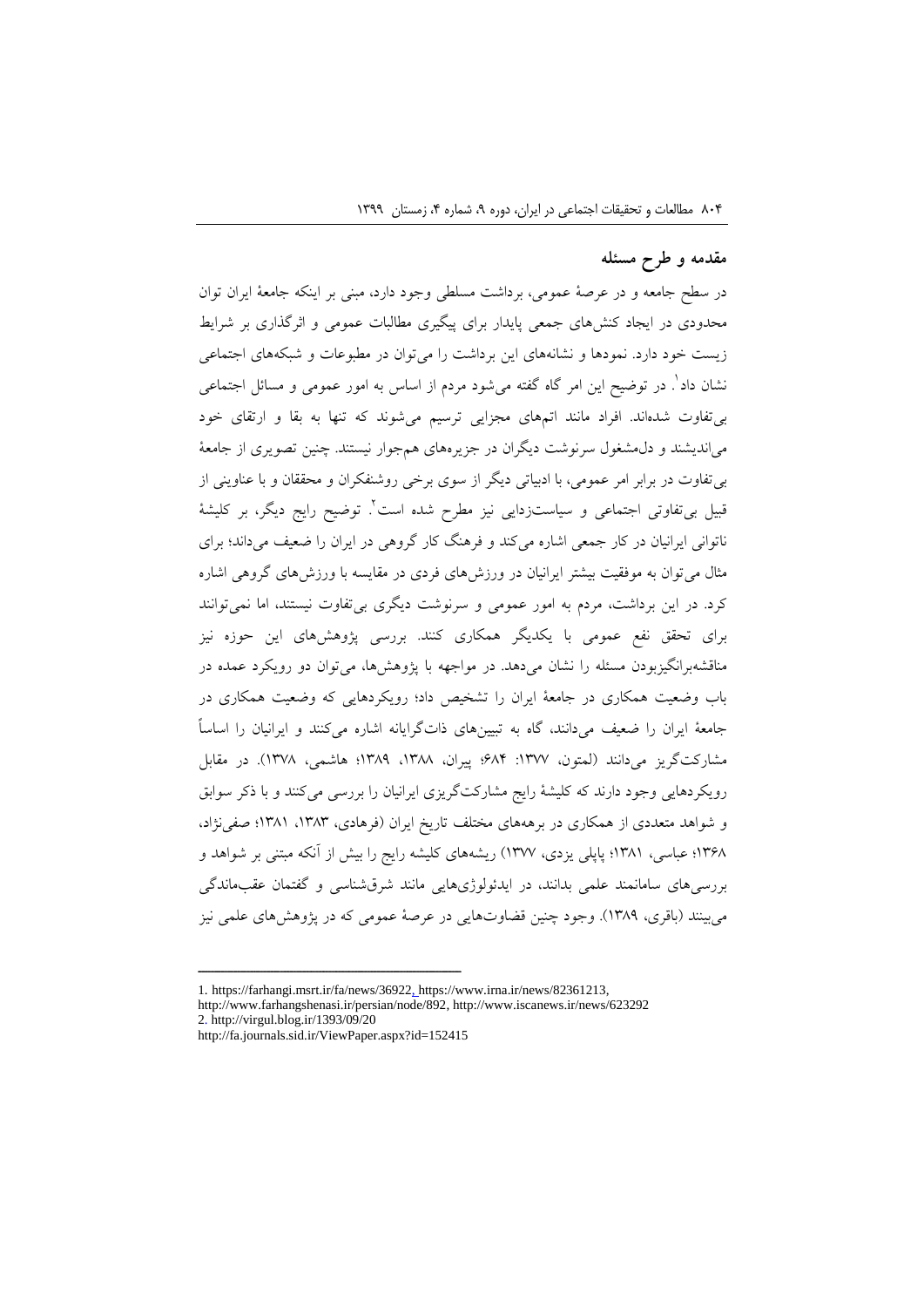نمود یافته است، نشاندهندة مسئلهمندی همکاری در راستای نفع عمومی است و اهمیت آن را بهعنوان مسئلهای اجتماعی و محل مناقشه برجسته میکند.

1 توانایی حصول و حفظ نفع عمومی که منوط به کنش جمعی است، برای تداوم حیات جمعی و زیستنی بهینه و پایدار، امری ضروری است و حیات جمعی را ممکن میکند. نفع عمومی بهعنوان امری که دموکراسی برای تقویت قلمروی عمومی به آن نیازمند است و بهعنوان نمودی از انسجام اجتماعی بررسی شده است (کالهف، ۲۰۱۱) و همچنین، بهعنوان بازنمایانندهٔ ملموس حس مشترک شهروندی و تقویتکنندة همبستگی در جوامع متکثر دیده میشود )جودت، :0919 103(. نفع عمومی، منطق شکلدهندة جامعه، سود منطق برانگیزانندة بازار و کنترل منطق پیشبرندة حاکمیت است. برایناساس کنش جمعی که سودای تحقق نفع عمومی را دارد، ابزاری است که جامعه میتواند از آن در برابر زیادهخواهیهای بازار و دولت بهره ببرد. ناتوانی در مشارکت با دیگری که به معنای ناتوانی بنیادی برای انجامدادن هر عملی است، امکان پیگیری تغییرات اجتماعی، برابری، عدالت یا هر نفع عمومی دیگر را دشوار میکند.

مناقشهبرانگیزبودن توانایی کنش جمعی در جامعة ایران و ضرورت آن برای حیات اجتماعی، اینن پرسش را مطرح میکند که در چه بستری و تحت چه فرایندهایی امکان شکلگیری کنش جمعنی فراهم میشود. پژوهش حاضر درپی آن است تـا از خــلال بررسـی میــدانی مصــادیقی از کـنش جمعی، به درکی از چگونگی شکل گرفتن آنها و شرایطی که تحقق آنها را ممکن ساختند، دسنت یابد. در این راستا کنش جمعی محلهای<sup>۲</sup> بهعنوان سطحی از کنش جمعی که میتوان برای بررسی تجربی به آن رجوع کرد، انتخاب شده است. فرم محلهای از کنش جمعی، بنا تحدیند جغرافینایی موردهای انتخابشده، دامنه و محدودة موردها و دادههای مرتبط به آن را تعیین کرده و همچننین، فرصت بیشتری برای مقایسه تطبیقی بین بسترهای مختلف کنش فراهم آورده است.

## **چارچوب تحلیلی**

انواع کنش جمعی با وجود گستردگی در تعریف و فرم، ویژگی مشترکی دارند: آنها شامل گروهی از افراد هستند که برای تحقق نفع عمومی با یکدیگر همکاری میکنند )توماس و

1. Public Good

<sup>2.</sup> Neighborhood collective action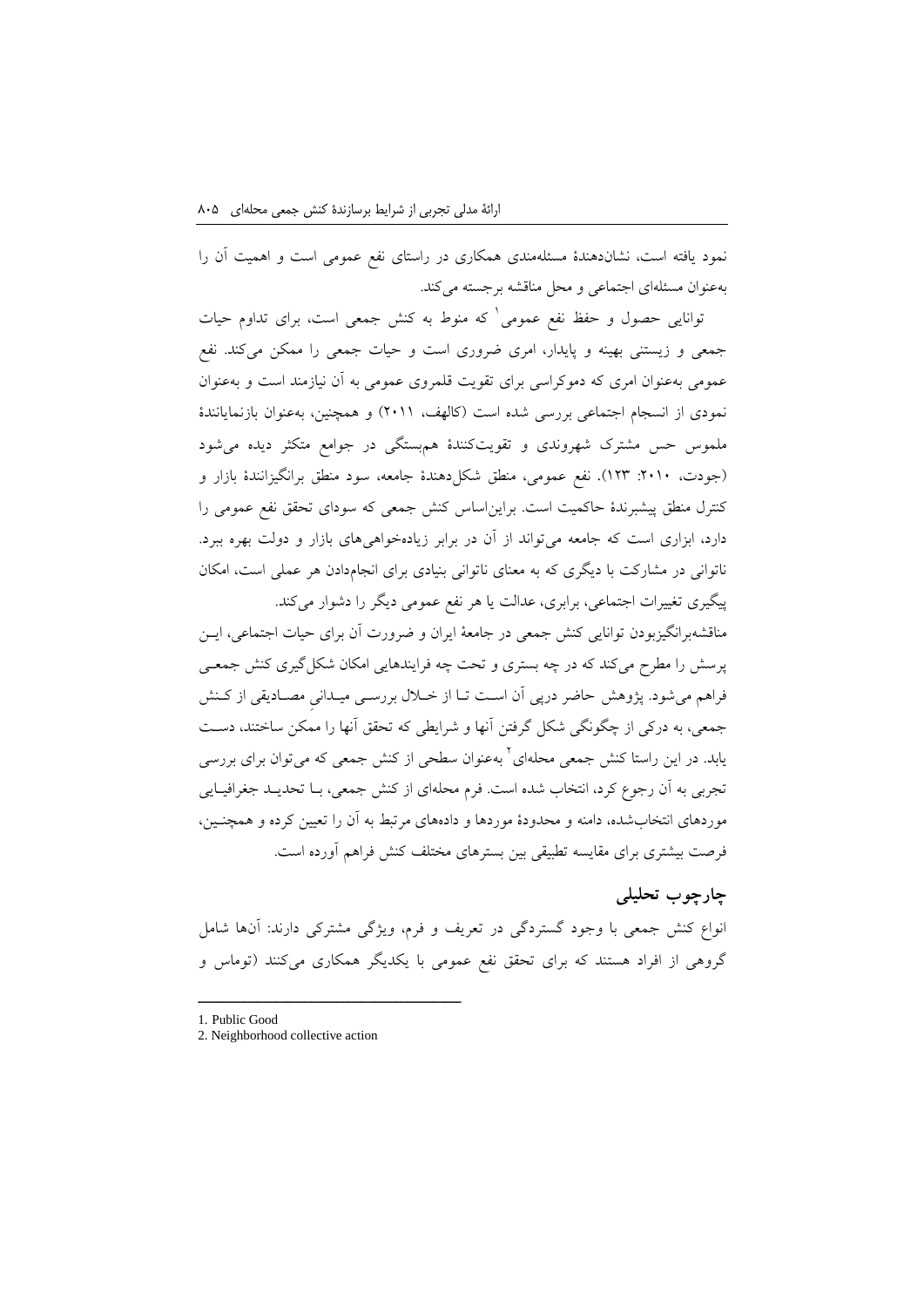لوئیز، 0913(. آنچه چالش کنش جمعی را موجب میشود، در محصول آن یعنی نفع عمومی نهفته است؛ زیرا نفع عمومی بنا به تعریف محرومکردنی ٰ نیست؛ یعنی چنانچه نفع عمومی محقق شود، تمامی «عموم»<sup>٬</sup> فارغ از آنکه در تحقق آن مشارکت داشتند یا نه از آن بهرهمند میشوند. همین امر کنشگر عقالنی را ترغیب میکند که سواری مجانی 3 کند و منتظر بماند تا دیگران کنش جمعی را صورت دهند و خود در اعمال همکارانه برای تحقق آن مشارکت نکند؛ زیرا فارغ از آنچه دیگران انجام میدهند، یک فرد همیشه در کوتاهمدت از گزینة همکارینکردن سود بیشتری میبرد؛ زیرا درصورت تحقق نفع همگانی حتی اگر در آن مشارکت نکرده باشد، باز هم از آن بهرهمند میشود و در صورت تحققنیافتن نفع همگانی- زیرا اطمینانی به همکاری دیگران وجود ندارد- نیز متضرر نخواهد شد؛ چون هزینهای برای آن پرداخت نکرده است. این امر بهعنوان مسئلهٔ کنش جمعی<sup>۲</sup> شناخته میشود (اولسن، ۱۹۶۵).

از آنجا که الگوهای کنش جمعی در طول زمان و مکان بهشدت متفاوت هستند و در برخی مقاطع و برخی مکانها شدت یافته و متراکم شدهاند؛ درحالیکه در برخی اوقات نایاب میشوند، نمیتوان مسئلة کنش جمعی را تنها با عواملی مانند ویژگیهای خاص کنشگران جمعی از قبیل آنچه در رویکرد روانشناسی اجتماعی رایج است و یا الگوی کنشگر عقالنی و محاسبة صرف سود و زیان توضیح داد. بهجای آن، موجهای بسیج تا حد زیادی بهکمک عوامل بیرونی و بستر اجتماعی کنش تغذیه میشوند؛ عواملی که انگیزهها و فرصتهای مطلوب برای عمل مشترک را فراهم یا آنها را محدود میکنند. در ادبیات جامعهشناسی، بر بستر اجتماعی و عوامل بیرونی تأکید میشود. این عوامل تحت عناوینی مانند سرمایة اجتماعی )پاتنام، 1003؛ استروم، 1009(، محرومیت نسبی یا عینی )گر، 1099( و ساختار فرصتهای سیاسی )تارو، 1002؛ مارک و مکآدام، 1000( مطرح است.

برایناساس، رویکرد تحلیلی ما در این پژوهش به افراد و انگیزههای آنان برای شرکت در

1. Non exclusive

.0 عموم با توجه به سطح و هدف کنش جمعی گسترههای مختلفی را دربرمیگیرد. عموم میتواند یک اجتماعی محلی، یک صنف یا کل یک جامعه باشد.

3. Free ride

4. Collective action problem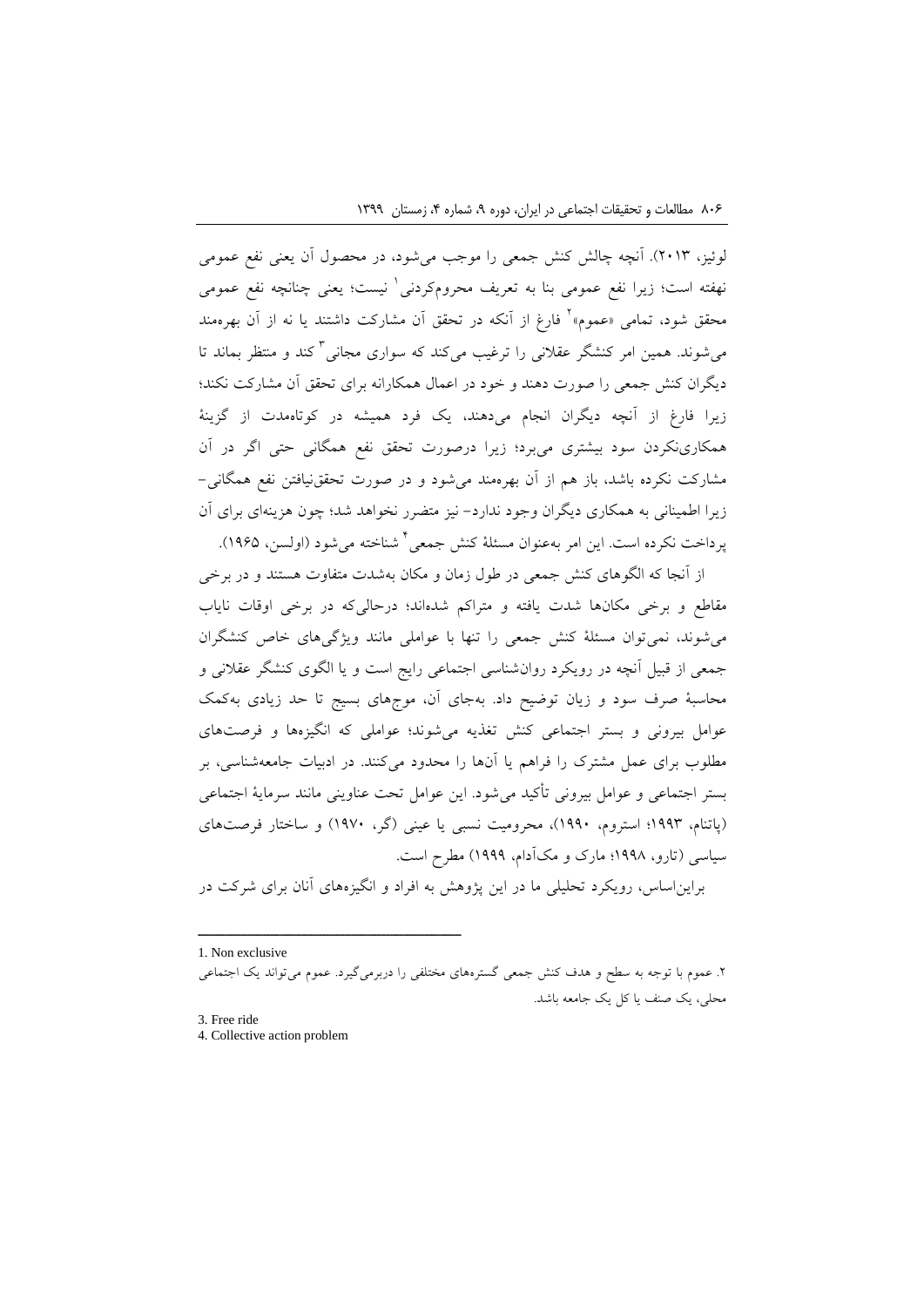کنش جمعی ناظر نیست؛ بلکه بر شرایط و فرایندهایی نظارت دارد که به انگیزة کنشگران امکان ظهور و بروز داده است. پژوهش حاضر برای نزدیکشدن به وضعیت امکان شکلگیری کنش جمعی، با تأکید بر بستر اجتماعی و محدودیتها و امکانهایی که برای شکلگیری کنش جمعی فراهم میآورد و تعامل میان عاملیت و ساختار )گیدنز، 1021(، به بررسی تجربی مصادیقی از کنش جمعی در جامعة ایران میپردازد تا از خالل مطالعة میدانی آنچه روی داده است، به تصویری از آنچه امر رویداده را ممکن کرده است دست یابد. چارچوب تحلیلی، بر بستر اجتماعی تضعیفکننده یا تقویتکنندة کنش جمعی و فرایندها و راهبردهای شکلدهندة آن متمرکز بوده و واحد تحلیل بهجای افراد، کنشها و بستر آن است. هدف پژوهش حاضر، ارائة مدلی تجربی از شرایط و فرایندهایی است که با وجود تفاوت در هدف کنش، کنش جمعی در سطح محلهای را ممکن کردند. همچنین به پرسشهای زیر پاسخ داده است:

کنش جمعی در سطح محلهای چگونه و طی چه فرایندها و مکانیسمهایی شکل گرفته است؟ محیط و بستری که کنش جمعی در آن رخ میدهد )ویژگیهای خاص یک اجتماع محلی) چه امکانها و محدودیتهایی برای کنش جمعی فراهم میکند؟

#### **روش پژوهش**

برای مطالعهٔ میدانی مصادیق کنش جمعی از روش مطالعهٔ موردی چندگانه<sup>۱</sup> بهره بردیم. پژوهش حاضر، رویکرد تفسیریتر به مطالعة موردی را مدنظر دارد که در آن ارتباط با ادبیات موضوع و مفاهیم به شکل مستمر در طول پژوهش برقرار است. فرایند پژوهش نیز فرایند تعامل میان دادهها، ادبیات موضوع و مفاهیم در حال ظهور است. چگونگی ارتباط میان مفاهیم به شکل فرضیة پیشین مطرح نبوده، بلکه تالش شده است این روابط در الگوهایی موجود در شواهد جستوجو شود؛ از اینرو برای کشف این الگوها متناسب با نیاز از ادبیات موجود بهره بردیم. از روشهای مختلف گردآوری داده مانند مصاحبه با کنشگران، بررسی اسناد مانند نامهها، فراخوانها، فیلمها و سایر اسناد تولیدشده مرتبط با کنش جمعی، مشاهدة میدانی و برگزاری فوکوس گروپ استفاده کردیم. انتخاب موردهای پژوهش براساس نمونهگیری

<sup>1.</sup> Multiple Case Study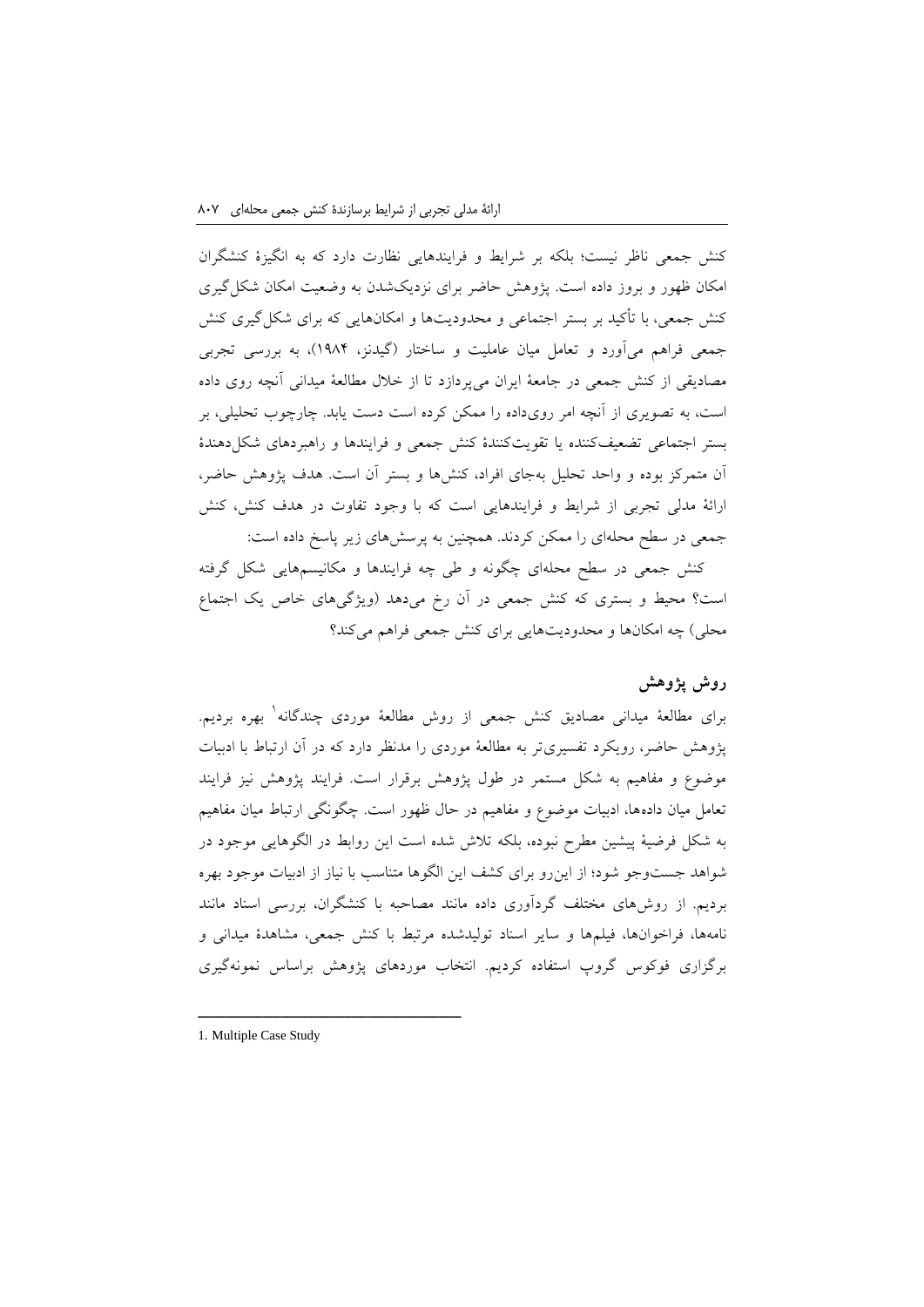هدفمند و نمونهگیری نظری بوده است. همة موردها بایستی نمونة عینی از سازة مفهومی پژوهش، یعنی کنش جمعی محلهای بوده و در راهاندازی و استمرار نسبی کنشی جمعی موفق بوده باشند. برایناساس پنج مورد کنش جمعی در پنج محلة تهران انتخاب شدهاند که در این مقاله چهار مورد آنها را بررسی میکنیم.

| جدول ۱. موردهای پژوهش                                                                                                                                                                                                                                                               |                                                                                                                                                                                |                                                                                                                                                          |                                                                                                                                                                                                                                                                    |                           |  |
|-------------------------------------------------------------------------------------------------------------------------------------------------------------------------------------------------------------------------------------------------------------------------------------|--------------------------------------------------------------------------------------------------------------------------------------------------------------------------------|----------------------------------------------------------------------------------------------------------------------------------------------------------|--------------------------------------------------------------------------------------------------------------------------------------------------------------------------------------------------------------------------------------------------------------------|---------------------------|--|
| شهرک راهآهن                                                                                                                                                                                                                                                                         | شهرک دانشگاه شریف                                                                                                                                                              | اوين                                                                                                                                                     | اكباتان                                                                                                                                                                                                                                                            | موردها                    |  |
| ورود عامل آغازگر به شهرک و<br>مقابله با جمعي از لاتها كه از<br>اهالی شهرک نبودند، اما امنیت<br>شهرک را مختل کرده بودند.                                                                                                                                                             | ورود عامل آغازگر به<br>شورایاری و راهاندازی<br>نشريهاي براي بخش<br>فرهنگي شوارياري                                                                                             | نیاز به ورزشگاه<br>محلي و فراهمأمدن<br>امکان رایزنی با<br>شهرداري با<br>حضور عامل<br>آغازگر در<br>شورايارى                                               | ساخت مجموعهاي فرهنگي<br>به نام دارالقرآن، بدون اطلاع<br>اهالی و بهشکل شبانه در<br>مکانی که برای فضای سبز<br>درنظر گرفته شده بود.                                                                                                                                   | شکل گیری<br>كنش           |  |
| تأسيس و فعاليت انجمن «شهر و<br>فرهنگ» با هدف ايجاد محيط<br>امن محلي براي كودكان و<br>نوجوانان محل و افزايش سرمايهٔ<br>اجتماعي محلي                                                                                                                                                  | تأسيس و فعاليت كانون<br>جوانان شهرك دانشگاه<br>شريف يا «همشهركي» با<br>هدف افزايش مشاركت<br>در میان جوانان و افزایش<br>سرمايهٔ اجتماعي محلي                                    | احداث ورزشگاه و<br>ادارۂ محلی اَن                                                                                                                        | توقف ساخت سازه در<br>فضاي عمومي شهرک و<br>تخصیص أن به فضاي سبز                                                                                                                                                                                                     | هدف و امر<br>عمومي<br>كنش |  |
| برگزاری کلاس های ورزشی با<br>بهرهگیری از فضاهای بلااستفاده<br>و نیروهای محلی، برگزاری<br>مسابقات محلي براي نوجوانان<br>برگزاري تورهاي خانوادگي و<br>كوهنوردي. تشكيل<br>كارگروههاي، پيشگامان<br>شهروندي (بازوي اجرايي)،<br>گروه آرمانشهری (هستهٔ<br>فكري)، گروه كوهسار<br>(محيطزيست) | انتشار نشريهٔ همشهركي،<br>برگزاري همايشهاي<br>فرهنگي و خانوادگي،<br>برگزاري اردوهاي<br>كوهنوردي، برگزاري<br>دورههای آموزشی،<br>تشکیل دو کارگروه<br>«محيطزيست» و «ادب و<br>هنر» | استفاده از منابع<br>محلي در<br>أمادەسازى زمين،<br>بهرهگیری از<br>حمايت شهرداري<br>در تأمین زمین و<br>هزينهٔ ساخت،<br>جلب مشاركت<br>گروههای مختلف<br>محلي | تهيهٔ طومار در مخالفت با<br>سازه، تجمع اهالی در مقابل<br>سازه، تجمع در مقابل<br>شهرداري ناحيه، مكاتبات و<br>نامەنگارىھا با مسئولان<br>مربوط، ارتباط با رسانهها و<br>اطلاع رساني، شكايت به<br>نهادهاي قضايي، برگزاري<br>نشست با اهالی برای آگاهی<br>از حقوق مالكانه | راهبردهاى<br>كنش          |  |
| پایان فعالیتها پس از<br>نزدیک به ده سال فعالیت با<br>رفتن و نقل.مکان اعضای<br>اصلى انجمن                                                                                                                                                                                            | پایان فعالیتها پس از<br>برگزاري سه دوره<br>انتخابات شوراي<br>مرکزي و پس از حدود<br>چهار سال فعالیت                                                                             | ساخت ورزشگاه<br>طي شش سال.<br>درگیری و چالش<br>فعلى با شهرداري<br>در چگونگ <sub>ی</sub> ادارهٔ<br>ورزشگاه                                                | با وجود حکمهای پیشین<br>که به نفع اهالی صادر<br>شده بود، با حکم دیوان<br>عدالت اداری به نفع بقای<br>سازه خاتمه يافت.                                                                                                                                               | پیامد کنش                 |  |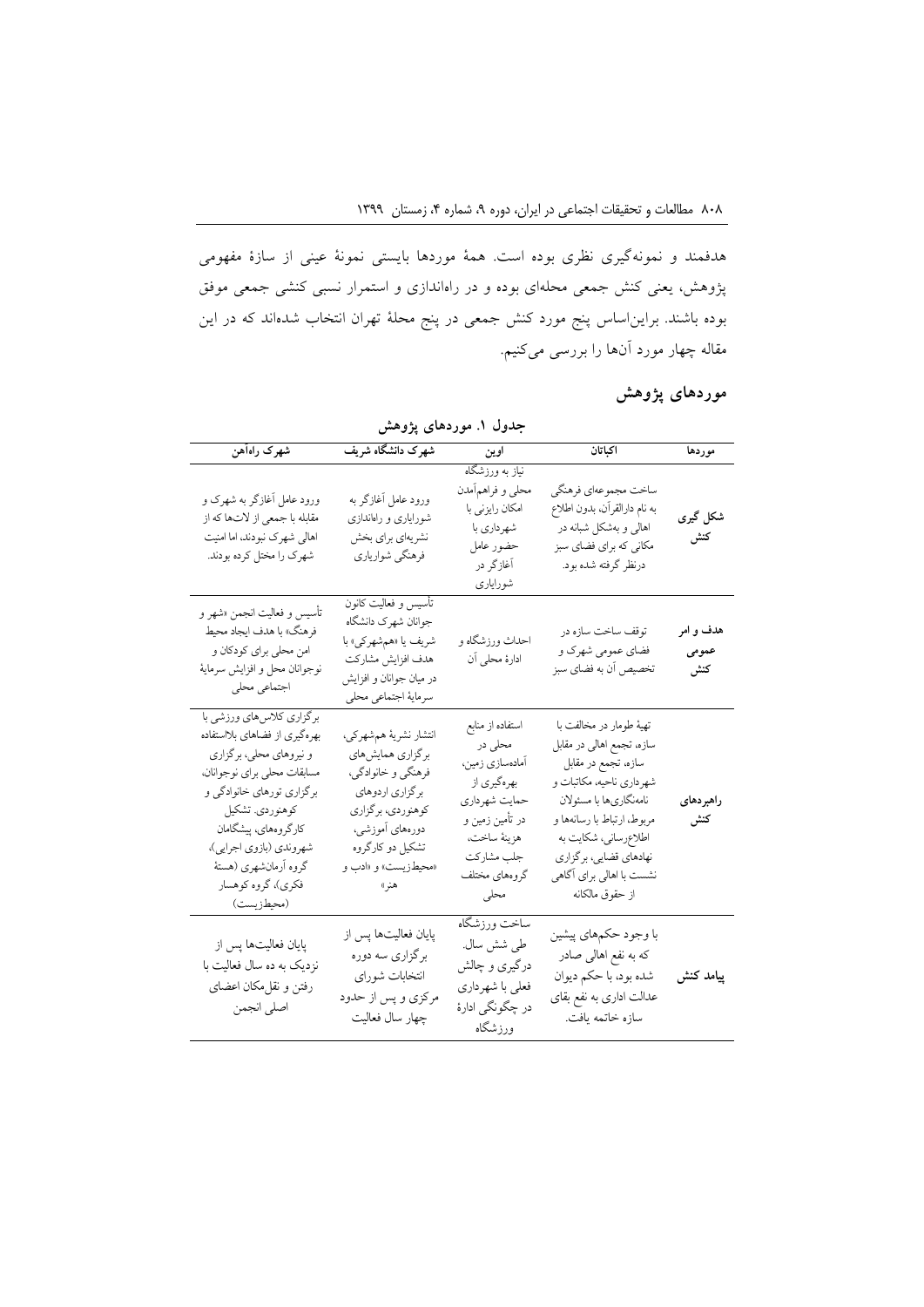## **یافتههای پژوهش**

#### **بهسوی توسعة مدلی تجربی از شرایط امکان کنش جمعی محلهای**

با مشاهدة اسناد، مصاحبه با فعاالن و شنیدن روایتهای متعدد از چگونگی شکلگیری کنش، عناصر مشترکی که با وجود تفاوت در بستر محلی و هدف کنش، کنش جمعی را ممکن کردند، از دادههای میدانی انتزاع شدند. این عناصر در مدل تجربی و زمینهمند یکپارچه شدهاند. براساس پرسشهای پژوهش، عناصر مدل در دو سطح راهبردهای شکلدهندة کنش جمعی و بستر کنش جمعی قرار گرفتهاند. سطح بستر بالفصل کنش، نمایانگر ویژگیهایی از ساختار محلی کنش است که بر امکان شکلگیری و استمرار آن مؤثر بوده است. سطح راهبردها، اعمال و کنشها برای تحقق کنش جمعی از سوی کنشگران را نمایندگی میکند. مدل نشان میدهد چگونه هرکدام از مفاهیم موجود در منظومة مفهومی ارائهشده، بر امکان شکلگیری و استمرار کنش جمعی اثرگذار هستند و چگونه در رابطهای متقابل و در تعامل میان کنشها و راهبردهای عامالن اجتماعی و بستر و زمینة کنش، کنش جمعی را شکل میدهند.



**شکل .1 مدل تجربی شرایط امکان کنش جمعی محلهای**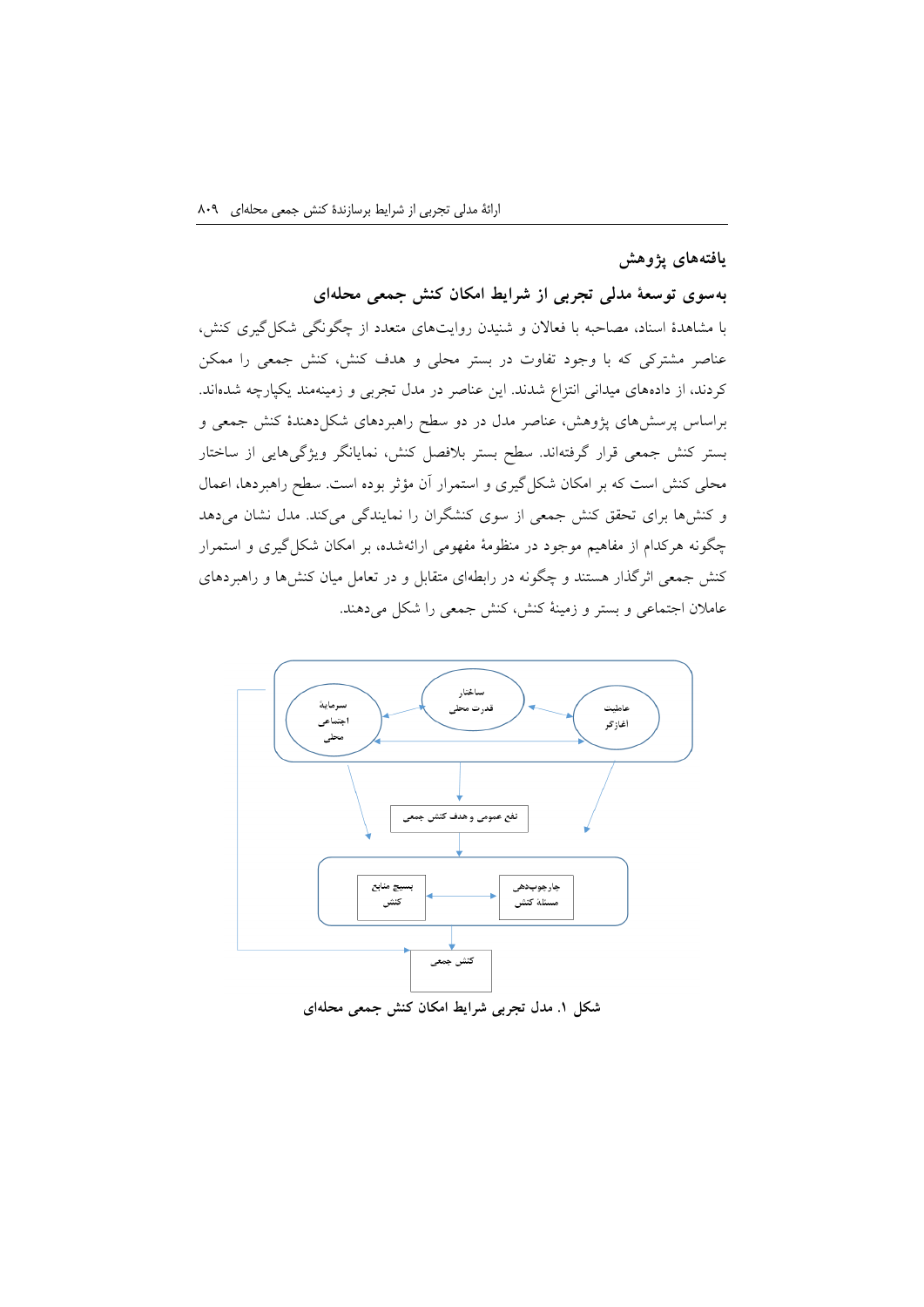## **بستر بالفصل کنش**

مفاهیم این دسته، نشاندهندة بستر کنش، یعنی ویژگیهای ساختاری محلهها هستند. تعامل مفاهیم انتزاعشده در این سطح، امر عمومی را که کنش جمعی ناظر به تحقق آن است، میسازد. در ادامه، چگونگی اثرگذاری هریک از این مفاهیم بر امکان شکلگیری کنش جمعی با ذکر مصادیقی از موردهای انضمامی تشریح شده است.

#### **عاملیت آغازگر**

در همة موردهای پژوهش، عاملی دیده شد که در مراحل اولیة شکلگیری کنش جمعی، که نیازمند هزینه و سرمایهگذاری بیشتری است، نقش پررنگی داشته و هزینههای بسیاری برای ایجاد کنشی جمعی کرده است. رفتار آغازگر کنش جمعی با مدل سود و زیان و پیشفرض کنشگر عقالنی قابلتوضیح نیست. با این حال برای شکلگیری کنش جمعی، وجود عامل آغازگری که با وجود نامشخصبودن سیستم پاداش و حتی نامشخصبودن نتایج، هزینههای راهاندازی را بپذیرد و فراتر از چارچوب رایج سود و زیان عمل کند امری ضروری است. اهمیت عامل آغازگر هم در ادبیات نظری تصریح شده (کانرت، ۲۰۰۱: ۱۵) و هم اهمیت آن در موردهای پژوهش حاضر مشاهده شده است. عامالن آغازگر در هریک از موردهای پژوهش در جدول 0 آمده است. عامل آغازگر، کنشهای اولیه برای شناسایی مسئله و بسیج منابع حول آن و تشکیل حلقه اولیة کنشگران را شکل میدهد و کنش جمعی را راهاندازی میکند. وجود عامل آغازگر برجستگی و اهمیت عاملیت در شکلگیری کنش جمعی را نشان میدهد. وجود این عامل در یک اجتماع، از ویژگیهای بستر محلی است که در احتمال شکلگیری کنش جمعی تأثیر مهمی دارد.

| عامل آغازگر                                                                             | موردها            |
|-----------------------------------------------------------------------------------------|-------------------|
| تعریف احداث سازهٔ دارالقرآن بهعنوان یک مسئله، مجابکردن اولیهٔ اهالی بلوک ۱۹ برای پیگیری |                   |
| مسئله، اطلاعیهزدن برای تجمع مقابل سازه و آغاز فرایندهای اولیهٔ شکایت از شهرداری ناحیه،  | اكباتان           |
| عضویت در نهادهای مردمی و برخورداری از سرمایهٔ اجتماعی فردی                              |                   |
| طرح ایدهٔ اولیهٔ ورزشگاه مشارکتی، بهرهگیری از سرمایهٔ اجتماعی فردی و عضویت در شورایاری  |                   |
| محل برای جلب حمایت شهرداری در دریافت زمین و مجوز احداث ورزشگاه، عضویت در                | اوين              |
| نهادهای مردمی و سرمایهٔ اجتماعی بالا                                                    |                   |
| تشکیل گروهی حول نشریهٔ همشهرکیها، راهاندازی کانون جوانان شهرک (همشهرکی)                 | شهرک دانشگاه شریف |
| مقابله و بیرون راندن اوباش برهمزنندهٔ امنیت شهرک، تشکیل انجمن شهر و فرهنگ               | شهرک راهآهن       |

**جدول .2 مصادیق عامل آغازگر در موردهای پژوهش**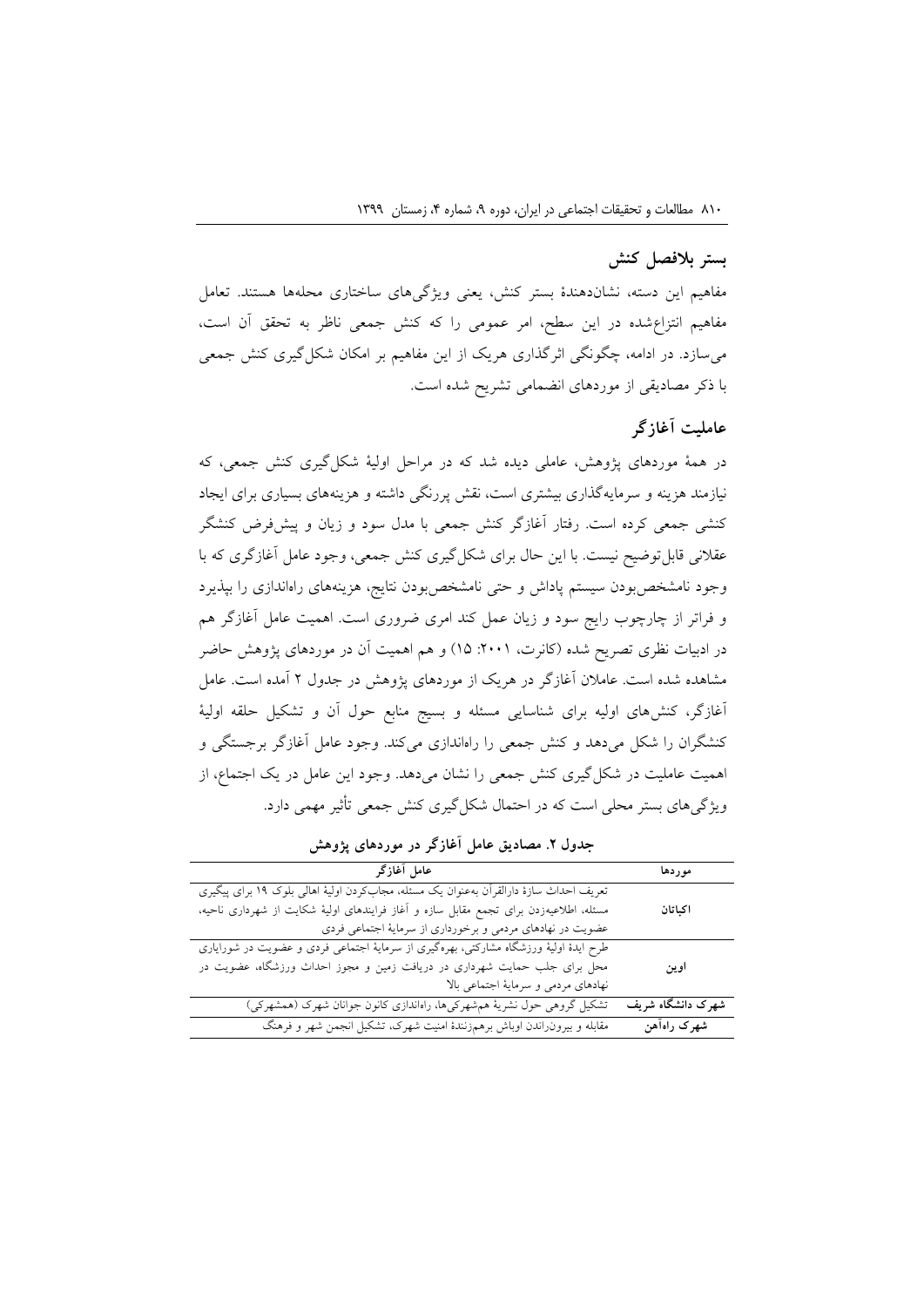# **سرمایة اجتماعی محلی**

در موردهای پژوهش سرمایهٔ اجتماعی محلی در سه سطح پیوندی'، ارتباطی' و اتصالی' با امکان شکلگیری کنش جمعی ارتباط داشت. این سطوح بیانگر شعاع روابط یک اجتماع در محور افقی و عمودی هستند. سرمایة اجتماعی پیوندی امکان بهرهبری از منابع موجود در جتماع محلی را فراهم میکند، همچنین با شکل۱ددن هنجارهای عمل متقابل ٔ و افزایش اعتماد، بهعنوان منبعی کلیدی برای کنش جمعی عمل میکند و ظرفیت همکاری را افزایش میدهد. »هرچه بیشتر افراد تعامل داشته باشند و هنجارهای عمل متقابل را بسازند، احتمال بیشتری دارد همکاریهای داوطلبانه در میانشان رخ دهد« )پاتنام، 1002(.

سرمایة اجتماعی ارتباطی، با برقراری ارتباط با سایر شبکههای محلی و همچنین ارتباط با شبکهها و نهادهای بیرون از اجتماع محلی، دسترسی و بهدنبال آن بهرهگیری از منابع بیرونی برای کنش جمعی را فراهم میکند. سرمایة اجتماعی اتصالی با فراهمکردن امکان دسترسی به افراد و گروهها با پایگاه و قدرت باالتر، امکان بهرهبری از منابعی را فراهم میآورد که از ظرفیت اجتماعات محلی فراتر است. دسترسی به افراد و گروهها در سطوح مختلف این امکان را میدهد تا در موارد لزوم از منابع موجود در آنها برای اهداف کنش استفاده شود؛ درحالیکه در شرایطی که دسترسی به هرکدام از سطوح سرمایة اجتماعی محدود باشد، کنشگران باید ابتدا کنشها و راهبردهایی را برای دسترسپذیرکردن آن صورت دهند تا بتوانند از منابع موجود در آن بهره ببرند.

در موردهای اوین و اکباتان که از سرمایة اجتماعی پیوندی مناسبی برخوردار بودند، هزینههای اولیه برای ایجاد اعتماد و هنجار عمل متقابل پرداخت نشد؛ زیرا آنها پیش از این در قالب سرمایة اجتماعی موجود و در انواع شبکههای اجتماعی رسمی و غیررسمی شکل گرفته بودند، اما در موردهای شهرک دانشگاه شریف و شهرک راهآهن، نبود یا ضعف سرمایة اجتماعی موجب شد بخش عمدهای از تالشها و نیروی کنشگران صرف ایجاد آن شود. آنها ابتدا باید تعامالتی را شکل میدادند تا از خالل آنها اعتماد اولیة الزم برای شکلگیری همکاری و عمل مشترک ایجاد شود. از سوی دیگر، سرمایة اجتماعی در سطوح مختلف آن به بسیج منابع موردنیاز کنش یاری

<sup>1.</sup> Bonding social capital

<sup>2.</sup> Bridging social capital

<sup>3.</sup> Lonking social capital

<sup>4.</sup> Reciprocity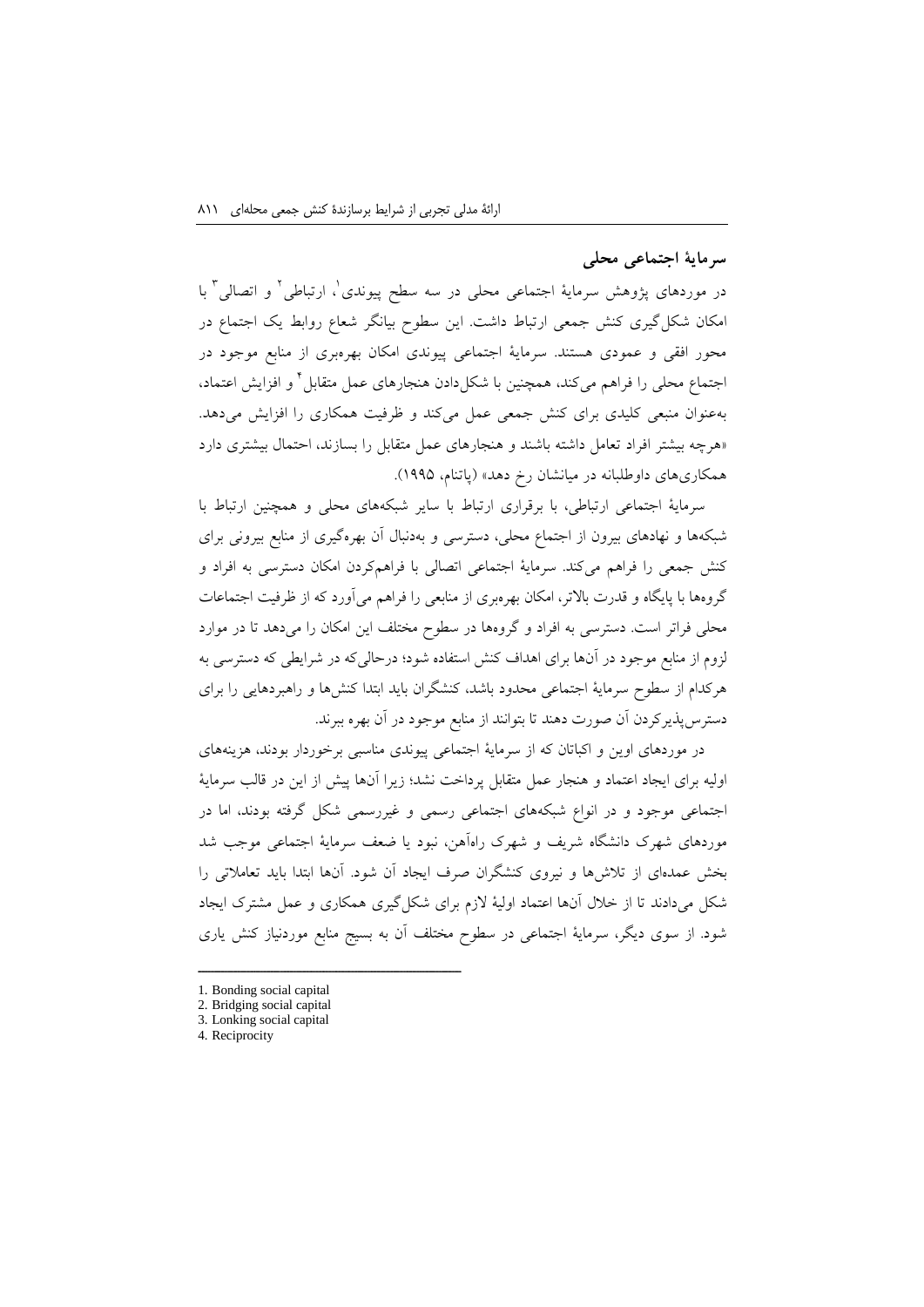میرساند. در صورت وجود سرمایة اجتماعی، بسیج منابع با استفاده از شبکههای موجود با تسهیل بیشتری صورت میگرفته است، اما در موردهایی که سرمایة اجتماعی به شکل پیشینی وجود نداشته است، تأمین منابع با دشواری بیشتری مواجه میشده است؛ زیرا ابتدا باید کنشها و راهبردهای الزم برای ایجاد سرمایة اجتماعی و برقراری اتصاالت الزم صورت میگرفت؛ بهعنوان مثال درمورد اوین، وجود سرمایة اجتماعی ارتباطی و ارتباط با نهاد شهرداری موجب دسترسی به منابع آن و بهدنبال آن تأمین زمین ورزشگاه شد. درمورد شهرک اکباتان، کنشگران تالشهای بسیاری برای برقراری ارتباط با نهادهای قدرت مانند نمایندگان مجلس و شورای شهر تهران و ایجاد سرمایة اجتماعی ارتباطی صورت دادند. در جدول 3 وضعیت سرمایة اجتماعی در سه سطح پیوندی، ارتباطی و اتصالی در موردهای پژوهش نشان داده شده است.

| جدول ۳. وضعیت سرمایهٔ اجتماعی محلی در موردهای پژوهش |  |
|-----------------------------------------------------|--|
|-----------------------------------------------------|--|

| سرماية اجتماعي محلى                                                                                                                    |                                                                                                                                                                                                                                                                                       |                                                                                                                                                                                                                                                                                                                                           |                         |  |
|----------------------------------------------------------------------------------------------------------------------------------------|---------------------------------------------------------------------------------------------------------------------------------------------------------------------------------------------------------------------------------------------------------------------------------------|-------------------------------------------------------------------------------------------------------------------------------------------------------------------------------------------------------------------------------------------------------------------------------------------------------------------------------------------|-------------------------|--|
| سرماية جتماعي اتصالى                                                                                                                   | سرماية اجتماعي ارتباطي                                                                                                                                                                                                                                                                | سرمايه اجتماعي پيوندي                                                                                                                                                                                                                                                                                                                     | موردها                  |  |
| برقسراري ارتبساط يسا<br>نماينـــدگان مجلـــس و<br>نمايندگان شوراي شهر                                                                  | برقراري ارتباط با سـاير شـبكههـاي درونـي<br>ماننـد شـوراياري و كـانونهــاي مـدني در<br>شهرک<br>برقراري ارتباط با NGO هـا و شـبكههـاي<br>بيروني                                                                                                                                        | شکل گیری اعتمـاد و هنجارهـای عمـل متقابـل از<br>خلال تعاملات مستمر در شبکههای رسمی<br>مانند هيئتمديرة بازارچـههـا، كـانون بـانوان فــاز ٢،<br>انجمن سلامت سـالمندان، كـانون الزايمـر، انجمـن<br>محيطزيست اكباتـان، نشســتهـاي معرفـي كتـاب،<br>شبکههای ورزشی،<br>بهرهگیری از شبکهٔ روابط موجود برای بسیج منـابع و<br>اشاعة مسئلة كنش جمعى | اكىاتان                 |  |
| بهــرهگیــري از اَشـــنايي<br>پیشینی با شمهردار تهـران<br>و شهردار منطقهٔ ۳<br>برقسراري ارتبساط بسا<br>شهرداری با عضویت در<br>شورايارى | ارتباط با شبکههـای مختلـف محلـی ماننـد<br>شورایاری، هیئتامنای مسجد،<br>ارتباط با دانشگاه شهیدبهشتی بــرای اســتفاده<br>از امکانـــات ورزشــــی و علمــــی آن، (ماننـــد<br>استفاده از دانشجویان معماری برای طراحــی<br>ورزشگاه). برقراري ارتباط بـا ســاير NGO<br>ها و شبکههای بیرونی | شکلگیری اعتمـاد و هنجارهـای عمـل متقابـل از<br>خلال تعاملات مستمر در شبکههـاي رسـمي، ماننـد<br>حسینیهٔ محل، گروه «نارانان»، هیئـتامنــای مدرســه،<br>شبكة غيررسمي فعـالان محلـي و صـندوقهـاي<br>قرض لحسنة محلي،<br>بهرهگیری از شبکهٔ روابط موجود برای بسیج منـابع و<br>اشاعة مسئلة كنش جمعى                                               | اوين                    |  |
| برقسراري ارتبساط بسا<br>شهرداري ناحيه<br>ارتباط با سازمان ملمى<br>جو انان                                                              | ارتباط با شبکههای محلی مانند کانون بــانوان<br>شهرک، تلاش برای تعامل با نهادهای محلی<br>مانند بسيج و امامجمعه محل،<br>برقــراري ارتبــاط بــا ســـاير NGO هــا و<br>شبکههای بیرونی                                                                                                    | كمبـود شـبكههـاي رسـمي و غيررسـمي محلـي و<br>بهدنبال أن كمبود اعتماد و هنجارهای عمل متقابــل و<br>تلاش براي ايجاد اعتماد از خلال افـزايش تعـاملات<br>و تشکیل کانون جوانان همشهرکی                                                                                                                                                         | شهرک<br>دانشگاه<br>شريف |  |
| برقسراري ارتبساط بسا<br>شهرداري ناحيه<br>ارتبـاط بــا ســازمان ملــى<br>جو انان                                                        | برقـراري ارتبـاط بـا NGO و شـبكههـاي<br>بيروني مانند انجمن باور، جمعيت داوطلبــان                                                                                                                                                                                                     | كمبـود شـبكههـاي رسـمي و غيررسـمي محلـي و<br>بهدنبال أن كمبود اعتماد و هنجارهای عمل متقابــل و<br>تلاش براي ايجاد اعتماد از خلال افـزايش تعـاملات<br>و تشکیل انجمن شهر و فرهنگ                                                                                                                                                            | شهرک<br>راهآهن          |  |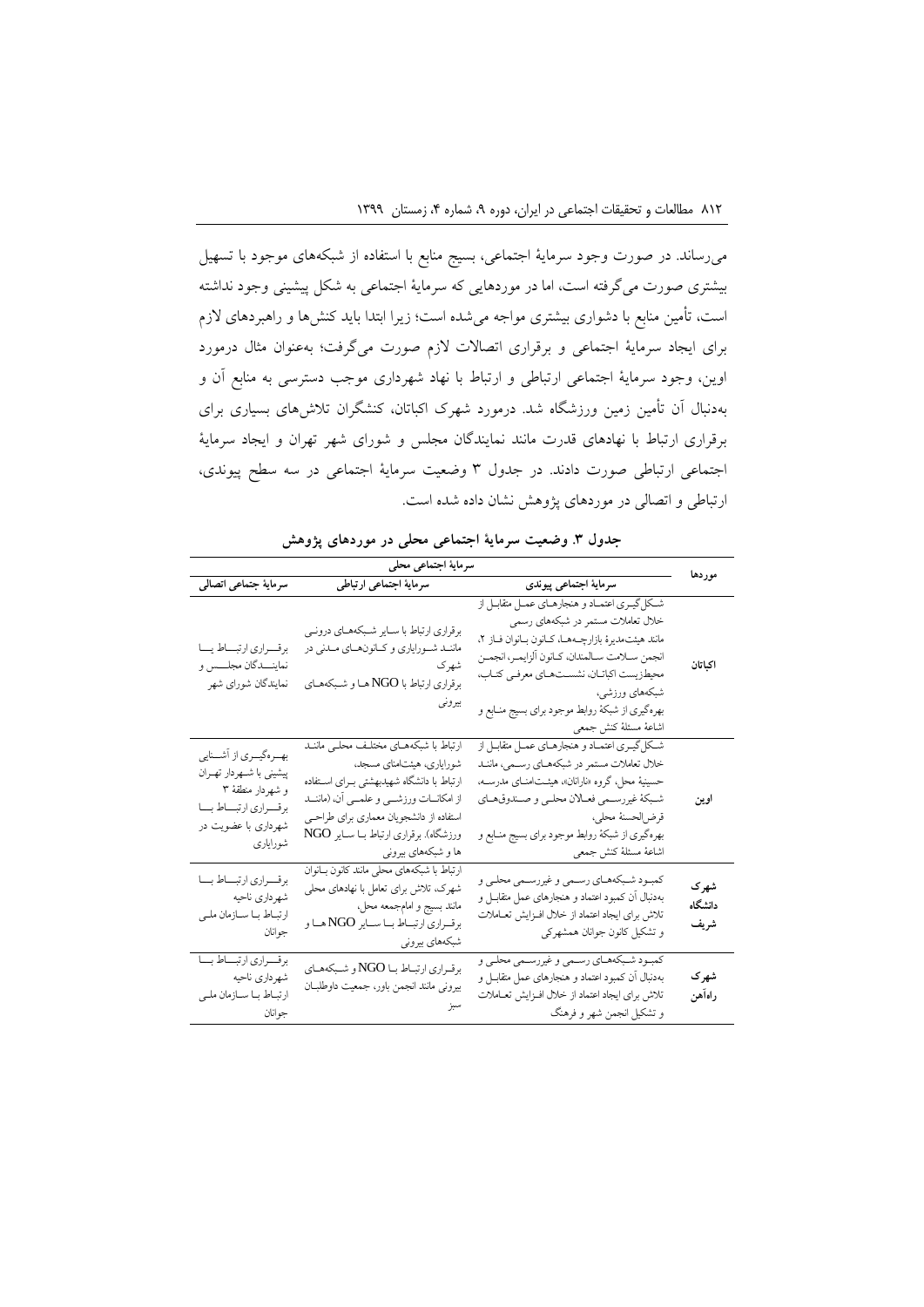## **ساختار قدرت محلی**

نهادهای قدرت محلی، تعامالت آنها با یکدیگر و چگونگی توازن قدرت در میان آنان، از ویژگیهایی در بستر کنش جمعی است که بر شکلگیری و استمرار کنش جمعی مؤثر است. ارتباط یا عضویت در نهادها، بهویژه نهادهای رسمی، هم با ایجاد مشروعیت برای عمل و هم با تسهیل دسترسی به منابع در احتمال شکلگیری کنش جمعی مؤثر بوده است. نهادهای موجود در محلههای مورد مطالعه را میتوان در چهار دستة عمده قرار داد: نهادهای وابسته به شهرداری، نهادهای مذهبی )اعم از مساجد و بسیج(، نهادهای مدنی )کانونها، صندوقهای قرضالحسنه، هیئتهای مذهبی) و نهادهای مدیریتی (هیئتمدیره بلوکها و تعاونی های مسکن). توازن قدرت میان نهادهای حاکمیتی (نهادهای وابسته به شهرداری و نهادهای مذهبی) و نهادهای مردمی (انجمنها مدنی و نهادهای مدیریتی) شکل گیری کنش جمعی را تسهیل میکرده است. از سوی دیگر تعارض منافع میان نهادهای قدرت محلی شکلگیری و استمرار کنش جمعی را محدود میکرده است؛ زیرا وجود تعارض منافع نهتنها امکان استفاده از منابع و حمایت سایر نهادها را محدود میکند، بلکه سبب میشود آنها از منابع و امکانات خود برای شکست کنش جمعی بهره ببرند. تعارض منافع میان شهرداری و کنشگران درمورد اکباتان نهتنها امکان استفاده از منابع شهرداری را منتفی میکرد، بلکه این منابع و امکانات برای تضعیف کنش کاربرد داشته است. درمورد دانشگاه شریف کمبود نهادهای مردمی سبب آسیبپذیرشدن کنش در برابر سایر نهادهای قدرت محلی )در این مورد مسجد محل) شده که درنهایت با افزایش فشارها و نبود حمایت نهادهای مردمی، موجب توقف فعالیتهای آن شد. در جدول 1 وضعیت ساختار قدرت محلی در موردهای پژوهش نشان داده شده است.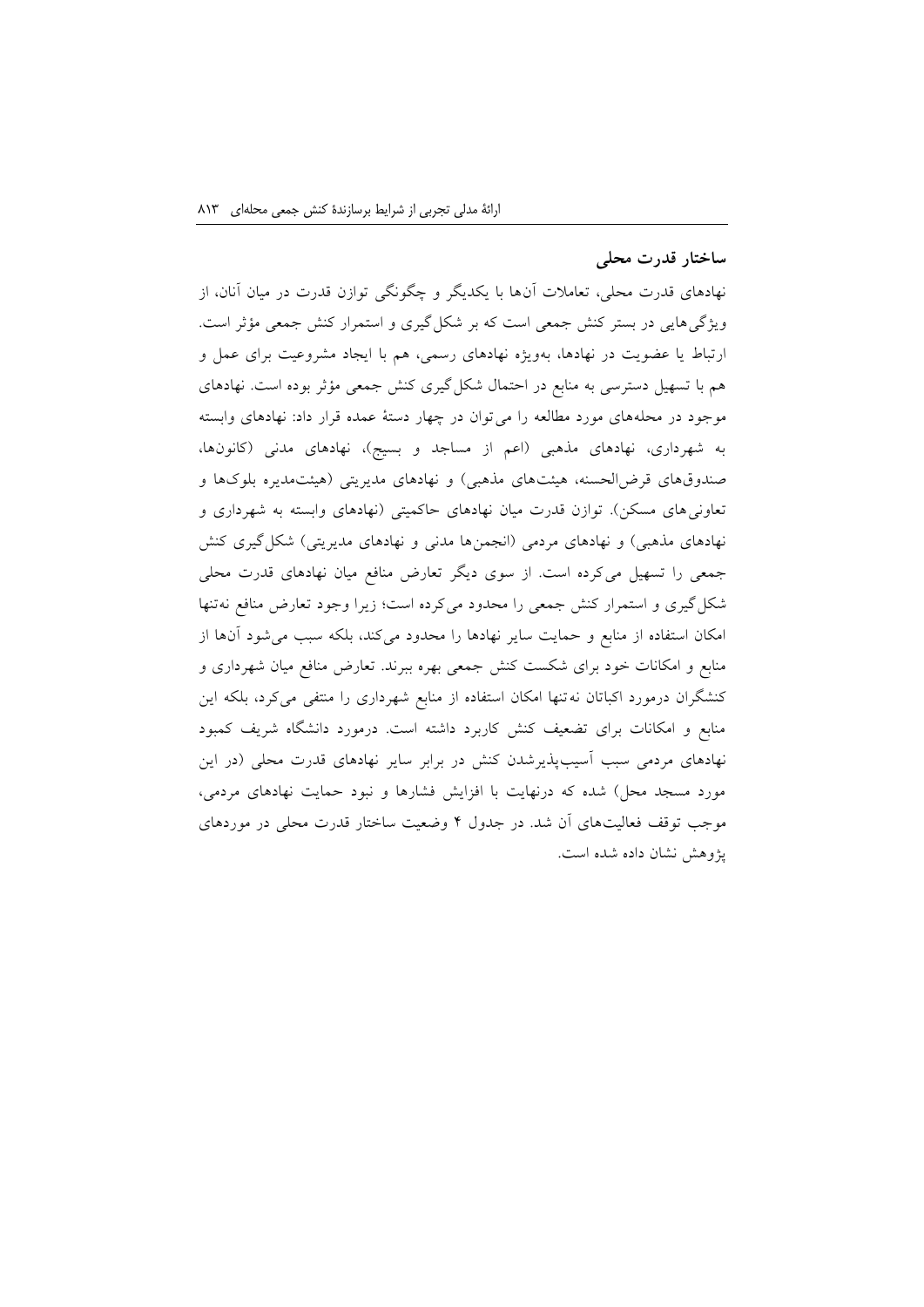| جدون ۰. وصنعیت ساختار تدرب سخنی در موردسای پروس<br>نهادهای قدرت محلی |                                             |                                                      |  |  |
|----------------------------------------------------------------------|---------------------------------------------|------------------------------------------------------|--|--|
| موردها                                                               | توازن میان نهادهای قدرت محلی                | تعارض منافع میان نهادهای قدرت محلی                   |  |  |
|                                                                      | توازن نسبی میان نهادهای قدرت محلی           |                                                      |  |  |
|                                                                      | نهادهـاى وابســته بــه شـــهردارى ماننــد   |                                                      |  |  |
|                                                                      | شورایاری ها در کنار نهادهای ملذهبی          | تعارض منافع ميان نفع عمومي كنش جمعي اكباتـان         |  |  |
| اكباتان                                                              | رسمي، مانند مساجد و بسيج.                   | (جلـوگیری از احــداث ســازه در مشــاعات) و نفــع     |  |  |
|                                                                      | نهادهاى مدنى مانند كانون بانوان، آلزايمر،   | شهرداری مبنی بـر بقـای ســازه و واگــذاری زمــین     |  |  |
|                                                                      | سالمندان، حامیان محیطزیست و نهادهای         | مشاعى                                                |  |  |
|                                                                      | مـديريتي ماننــد هيئــتمــديره بلــوكهــا و |                                                      |  |  |
|                                                                      | هیئتمدیره مرکزی شهرک و                      |                                                      |  |  |
|                                                                      |                                             | تعارضنداشتن ميـان نفـع عمــومى كــنش (احــداث        |  |  |
|                                                                      | توازن نسبی میان نهادهای قدرت محلی           | ورزشگاه) با شهرداری و بهرهگیــری از منــابع آن در    |  |  |
|                                                                      | شورایاری، مساجد و بسیج                      | تهيهٔ زمين و هزينهٔ ساخت ورزشگاه                     |  |  |
|                                                                      | شبکههای غیررسمی مردمی ماننـد انـواع         | وجود تعارض در مرحلهٔ مـدیریت ورزشـگاه میــان         |  |  |
| اوين                                                                 | جلسه هاى زنانه، صندوق هاى قرض الحسنه،       | نفع كنش جمعى براى حفظ جنبهٔ عمومى ورزشگاه            |  |  |
|                                                                      | گروههای کوهنوردی، اجتماعات محلـی در         | و افزایش نیافتن قیمت در برابر نفع شـهرداری مبنـی     |  |  |
|                                                                      | پاتوقها، هیئتامنا، حسینیه و                 | بــر کنتــرل ورزشــگاه يــا نفــع ســود شــهرداری در |  |  |
|                                                                      |                                             | واگذاری ورزشگاه به بخش خصوصی                         |  |  |
|                                                                      | کمبود نهادهای مردمـی در برابـر نهـادی       | تعارض میان منافع مسجد محل که مبتنی بـر منطـق         |  |  |
| شهر ک                                                                | حاكميتي                                     | کنترل بود و خواهان کنترل محتوای نشریهٔ انجمن و       |  |  |
| دانشگاه                                                              | شورایاری، مسجد محل، وجود سه بسیج در         | حفظ انحصار بود و نفع کـنش جمعـی کـه در پــی          |  |  |
|                                                                      | شهرك                                        | استقلال و ایجاد شبکههای مردمی محلی و شکستن           |  |  |
| شريف                                                                 | تعاونی مسکن بـهعنـوان نهـاد مـديريتی و      | انحصار بود.                                          |  |  |
|                                                                      | انجمن بانوان تنها نهاد مردمى                |                                                      |  |  |
|                                                                      | کمبود نهادهای مردمـی در برابـر نهـادی       |                                                      |  |  |
| شهرک                                                                 | حاكميتي                                     |                                                      |  |  |
| راهآهن                                                               | شوراياري. مسجد محل، بسيج                    | تعارض نداشتن منافع ميان نهادهاى مختلف محلى           |  |  |
|                                                                      | هيئتمديره بلوكها                            |                                                      |  |  |
|                                                                      |                                             |                                                      |  |  |

**جدول .4 وضعیت ساختار قدرت محلی در موردهای پژوهش**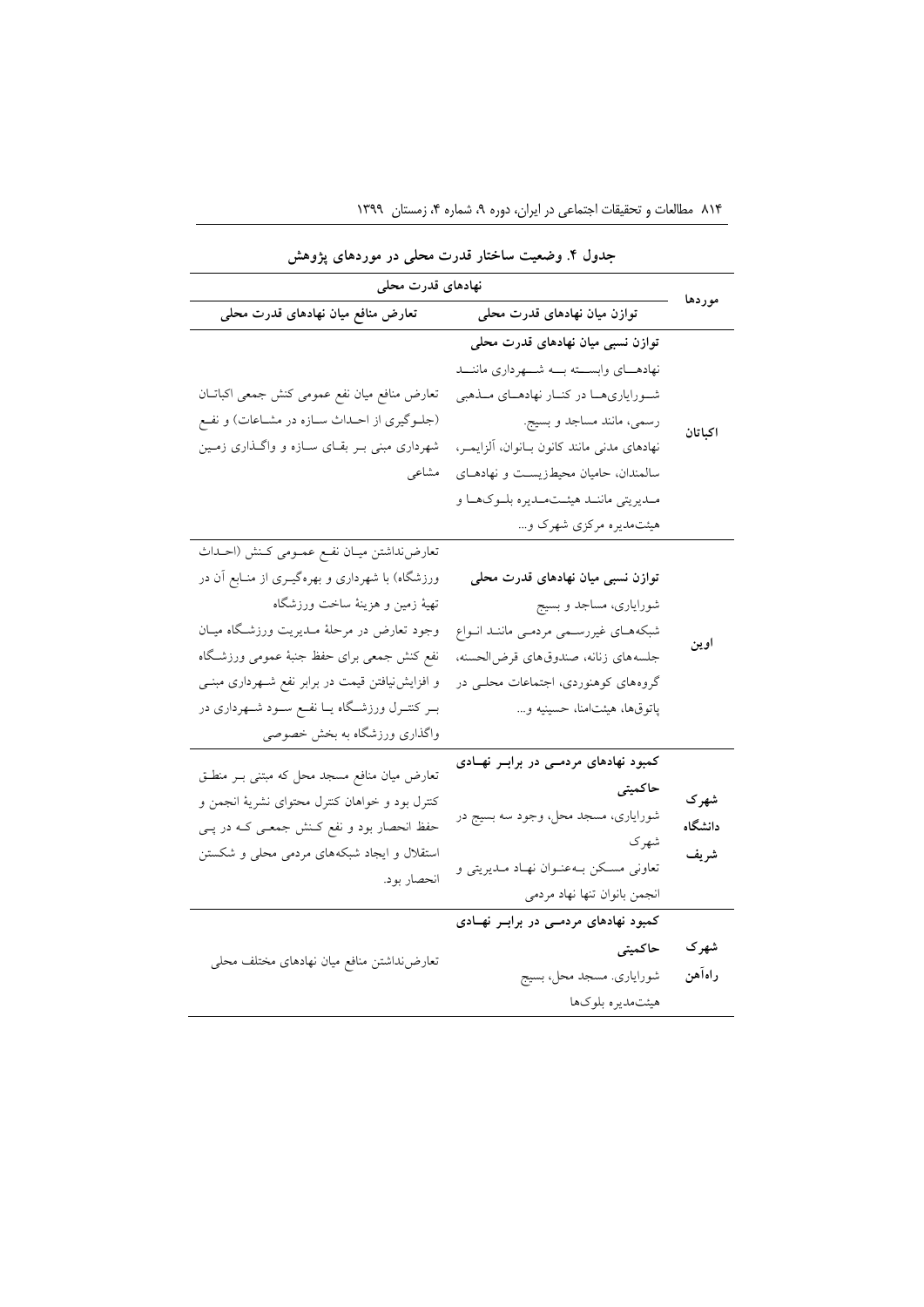#### **راهبردها و فرایندها**

مفاهیم موجود در این دسته، نشاندهندة کنشها و راهبردهایی است که کنشگران در راستای شناسایی مسئله، ارائة راهحل و بسیج منابع و در مواجهه با محدودیتها و امکانهای ایجادشده از سوی بستر کنش، صورت میدهند و سویههایی از عاملیت را از قضا براساس امکانهای همان بستر و تالشها برای افزودن بر این امکانها بروز میدهند.

# **1 مسئلة کنش چارچوبدهی**

برای بسیج افراد حول مسئلهای عمومی ابتدا باید آن را بهعنوان مسئله برساخت کرد. فرایند برساخت یک امر، بهعنوان مسئله و صورتبندی گفتارهایی پیرامون آن که مشروعیتبخش و انگیزهبخش کنش باشند، از بنیادیترین راهبردهابی بود که در کنشهای بررسیشده دیده میشد. برای توضیح و تحلیل این فرایند از مفهوم چارچوبدهی استفاده میکنیم. مفهومی که در ادبیات موضوع از آن در تحلیل و توضیح منظومههای معنایی مرتبط با کنشها استفاده میشود.

0 چارچوبهای کنش جمعی، مجموعهای از باورها و معانی کنش-محور هستند که الهامبخش و مشروعیتبخش فعالیتهای کنش جمعی میشوند. چارچوبهای کنش جمعی برای موفقیت باید بتوانند افراد را به مسئلة موردنظر خود حساس کنند و با مفصلبندی گفتارها و معانی پیرامون مسئله، آن را به مسئلهای جمعی که باید برای آن کاری انجام شود مبدل کنند. موفقیت نسبی چارچوبهای کنش جمعی در اجرای کارکردهای بسیجشان تا حدود زیادی به این وابسته است که تا چه میزان سه وظیفه یا چالش مرکزی فرایند چارچوبدهی یعنی <sub>ا</sub>چارچوبدهی تشخیصی آ» «چارچوبدهی تجویزی<sup>۲</sup>» و «چارچوبدهی انگیزشی<sup>۵</sup>» استفاده شود )اسنو و بنفرد، 1022(.

در چارچوبدهی تشخیصی، وضعیت خاصی بهعنوان مسئله معرفی میشود که نیازمند ترمیم یا تغییر است. در این وجه، مفصلکنندگان بهدنبال پاسخ به این پرسش هستند که چه

- 1. Framing
- 2. Action-oriented
- 3. Diagnostic framing 4. Prognostic framing
- 5. Motivational framing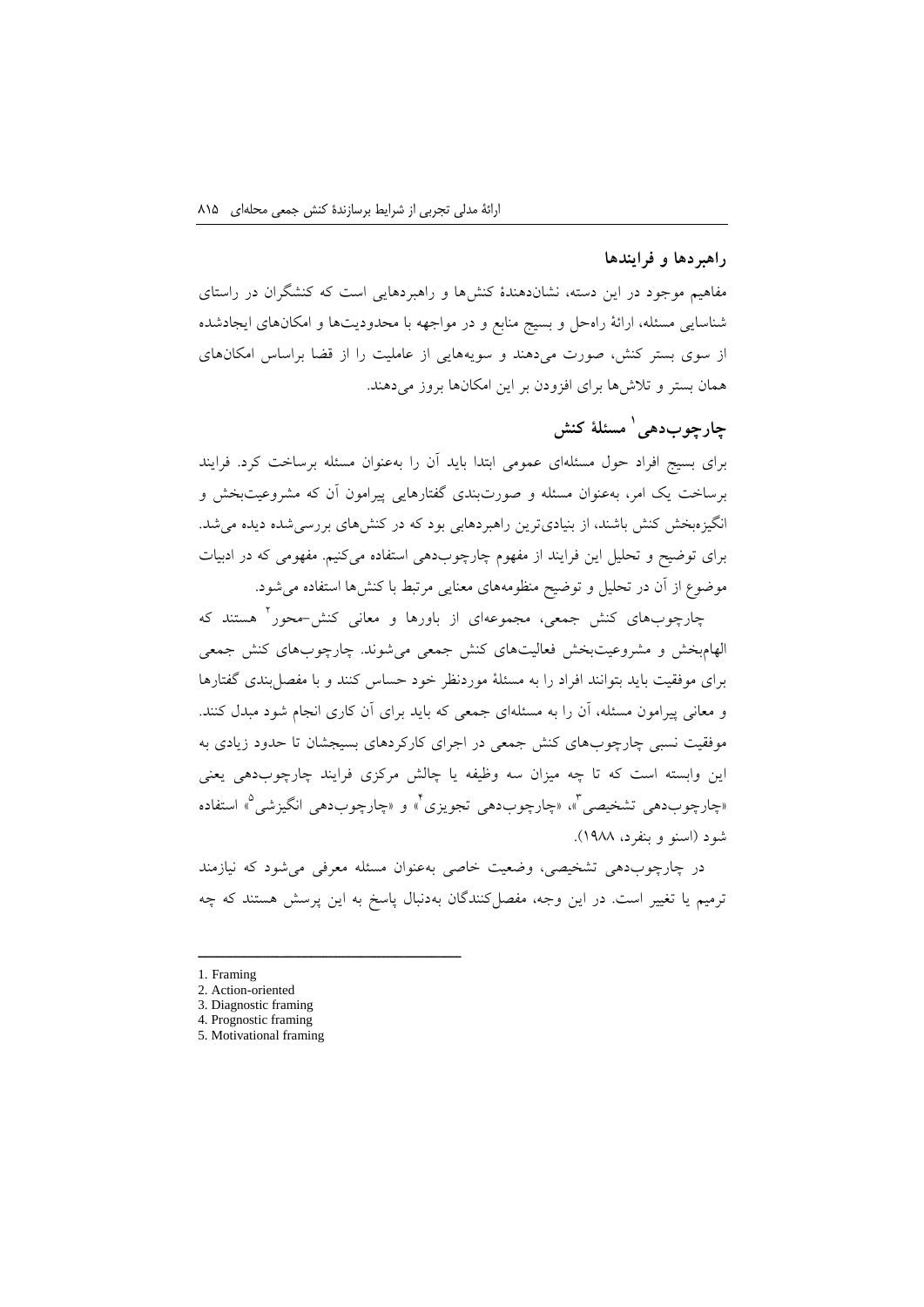چیزی با خطا همراه است. از آنجا که براساس رویکرد چارچوبدهی، هیچ وضعیتی فینفسه مسئله نیست، بلکه عمل معنابخشی و تفسیر است که یک وضعیت ویژه را بهعنوان مسئله معرفی میکند، در چارچوب تشخیصی باید بهدنبال گفتارها و معانیای بود که امری را در قامت یک مسئله صورتبندی میکنند.

چارچوبدهی تجنویزی، شنامل مفصنل بنندی راه حنل پیشننهادی در ر ابطنه بنا مسنئله اسنت. چارچوببندی مذکور، درواقع پرسش لنینی »چه باید کرد« را مطنرح منی کنند )بنفنرد، 1003(. آخرین وظیفة مرکزی چارچوبدهی، چارچوبدهی انگیزشی، بسط فراخوان برای کنش اسنت که ورای تشخیص و تجویز قرار میگیرد. چنارچوب دهنی انگیزشنی شنامل سناخت »واژگنان انگیزشی« جهت ترغیب به کنش است و این کار را از طریق غلبهکردن بر ترس ریسنک کنردن که معموال با کنش جمعی همراه است صورت میدهد. همچنین از آن بهعنوان مولفنه عاملینت در چارچوبدهی کنش جمعی یاد میشود )جیمسون، 1000(.

|         | مسئله چیست؟ موردها                                                          | چـــــارچوبدھــــــ <i>ی</i><br>تشخيصى<br>چرا مسئله است؟                                | چارچوبدھی تجویزی                                                                                                                             | چـــــارچوب:دھــــــ <i>ی</i><br>انگیزشی                                   چه باید کرد؟                   |
|---------|-----------------------------------------------------------------------------|-----------------------------------------------------------------------------------------|----------------------------------------------------------------------------------------------------------------------------------------------|-----------------------------------------------------------------------------------------------------------|
|         | احداث سازهاى                                                                | ١. حقوق مالكانه: نقض<br>مالكيت عمــومى اهــالى<br>شهرک بر مشاعات                        | ۱. دفاع از مالکیت عمومی اهــالی<br>بر مشـاعات بـا انـواع كـنش(هـاي<br>نهـادي (شــكايت، مراجعــه بــه<br>مســــئولان و…) و غيـــــر نهــــادي | نگـــرش تــــاريخي در<br>برابر نگرش طبیعی بــه<br>امور اجتماعی: بررسی<br>گريزناپــــذيري وضــــع<br>موجود |
| اكباتان | فرهنگـي بــه نــام<br>دارالقــرأن بــدون<br>اطلاع اهالی در<br>مکانی که برای | ٢. تخريب محيطزيست<br>تخصصي: مشكلات فني<br>و ایمنی مکان احـداث                           | (تجمع، رسانهاي كردن و)<br>۲. آگاهی بخشی به اهــالی شــهرک<br>دربارهٔ مالکیت عمومی بر مشاعات<br>۳. جلــب مشـــاركت گـــروههــاي               | فرم مسئولانة مواجهــه<br>با امر اجتماعی: ایسن<br>مسئله، مسئلة ماست                                        |
|         | فضاى سبز درنظر<br>گرفته شده بود                                             | ســازه (اســتعلام از اداره<br>آب و گـــاز مبنـــي بـــر<br>نساايمن بسودن محسل<br>احداث) | مختلف محلي<br>۴. استفاده از عناصر ایـدئولوژیک<br>حاکم برای زدودن انگهای امنیتی<br>مانند استفاده از سخنان رهبـری                              | ۳. ما می تــوانیم بــرای<br>این مسئله کاری کنیم<br>(کارایی)                                               |
|         |                                                                             |                                                                                         | دربارة اهميت محيطزيست                                                                                                                        | ۴. تأکیــد بــر اهمیــت<br>دستاوردهای کوچک                                                                |

**جدول .5 فرایند چارچوب دهی مسئلة کنش جمعی در موردهای پژوهش**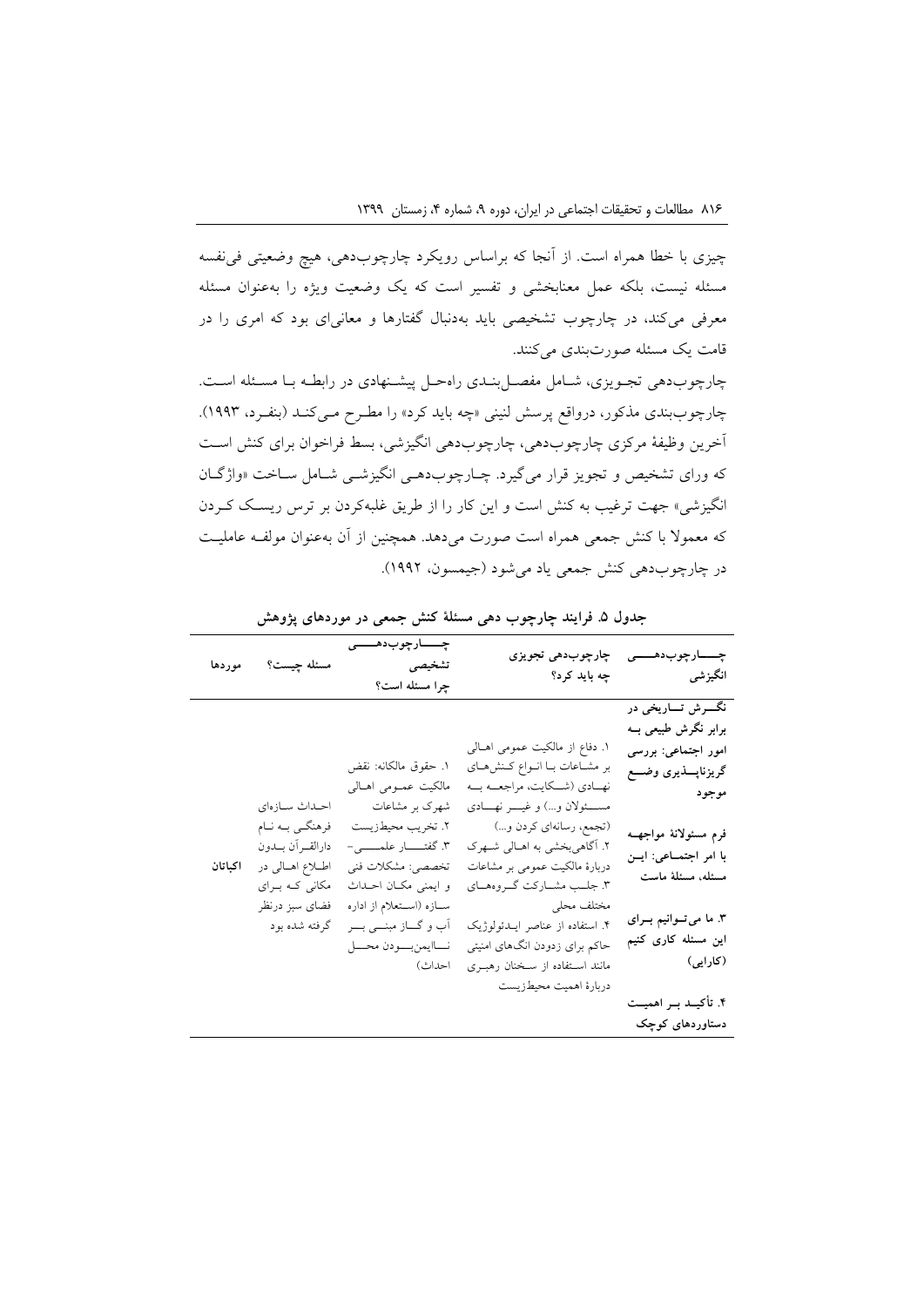|                                                                           | چارچوبدھی تشحیصی                                                                                                                                                                                                              |                                                                                                                                                                                                                                                               | چـــــارچوبدهــــــی ۔ چارچوبدهی تجویزی                                               |
|---------------------------------------------------------------------------|-------------------------------------------------------------------------------------------------------------------------------------------------------------------------------------------------------------------------------|---------------------------------------------------------------------------------------------------------------------------------------------------------------------------------------------------------------------------------------------------------------|---------------------------------------------------------------------------------------|
|                                                                           |                                                                                                                                                                                                                               | چه باید کرد؟                                                                                                                                                                                                                                                  | انگیزشی                                                                               |
| نبود ورزشگاه در<br>محله                                                   | ۱. امکانـــات ورزشـــــی<br>برای سلامتی و استفادهٔ<br>بهينه از اوقـات فراغـت<br>ضروري است.<br>۲. گســـترش اعتيـــاد در<br>محله<br>۳. فقر حرکتبی بهویژه در<br>بانو ان<br>۴. طـــرد گــــروههــــاي<br>أسيب يذير بهدليـل نبــود | احداث ورزشگاه با<br>١. جلب حمايت و اقناع شهرداري<br>۲. استفاده و تجمیع نیروهـا و<br>منابع اهالبي محل<br>۳. جلــب مشـــاركت گـــروههــاي<br>مختلف محلي<br>۴. استفاده از عناصر ایـدئولوژیک<br>حاکم، مانند بهرهبورداری از نفـوذ<br>خانوادهٔ شـهدا در جلـب حمايـت |                                                                                       |
|                                                                           | قيمت مناسب                                                                                                                                                                                                                    | شهر داری                                                                                                                                                                                                                                                      |                                                                                       |
| بسسايين بسسودن<br>مشـــــــــارکت و<br>سرمايهٔ اجتماعي،                   | ۱. مشارکت اجتماعی<br>٢. اثر گـــذاري محــــدود<br>اهالی بر مناسبات محلی                                                                                                                                                       | مسائل شهرک<br>٢. (ايجاد شبكههاى اجتماعى):<br>ايجاد انجمن جوانان همشهركي                                                                                                                                                                                       |                                                                                       |
| اجتماعي مردمى<br>در محله                                                  | اجتماعی و شبکه هــای<br>مر دمی                                                                                                                                                                                                | حماكم ماننمد حضمور در مسجد<br>محل برای تعامل با ساختار قدرت<br>محلبي و كاهش اتهامها                                                                                                                                                                           |                                                                                       |
| حضور گروههای<br>خلافكــــــــار در<br>شھرک و<br>كمبود مشــاركت<br>اجتماعي | عمـومی شـهرک بـرای<br>حضور بچەها<br>٢. اثر گـــذارى محــــدود<br>اهالی بر مناسبات محلی<br>بهدليـل كمبـود سـرماية<br>اجتماعی و شبکه های                                                                                        | ۱. بیرون راندن گروههای خلافکار<br>از شهر ک<br>٢. (ايجاد شبكههاى اجتماعى):<br>ايجاد انجمن شهر و فرهنگ<br>٣. تبسديل فضـاهاي نـاامن بــه<br>فضاهای امن با بازپس گیری فضـا<br>و حضور مردم                                                                         |                                                                                       |
|                                                                           | مسئله چیست؟<br>کمبود شبکه های                                                                                                                                                                                                 | ورزشــگاه عمــومى بــا<br>به دليـل كمبـود سـرماية<br>١. نـاامن شــدن فضــاى<br>مردمى                                                                                                                                                                          | جرا مسئله است؟<br>١. راهانــدازي نشـــريهاي حـــول<br>۳. استفاده از عناصر ایلدئولوژیک |

**ادامه جدول .5 فرایند چارچوب دهی مسئلة کنش جمعی در موردهای پژوهش**

از بنیادیترین چارچوبهای انگیزشی که برای بسیج نیروها در موردها دیده میشد، تقویت نگرش تاریخی به مسائل اجتماعی و زدودن نگرش طبیعی به امور اجتماعی بوده است. در نگرش تاریخی، امور اجتماعی و مناسبات حاکم بر آن نه امری طبیعی و بدیهی، بلکه اموری تاریخی است که در طول تاریخ ساخته شده است و در طول تاریخ نیز قابلتغییر است.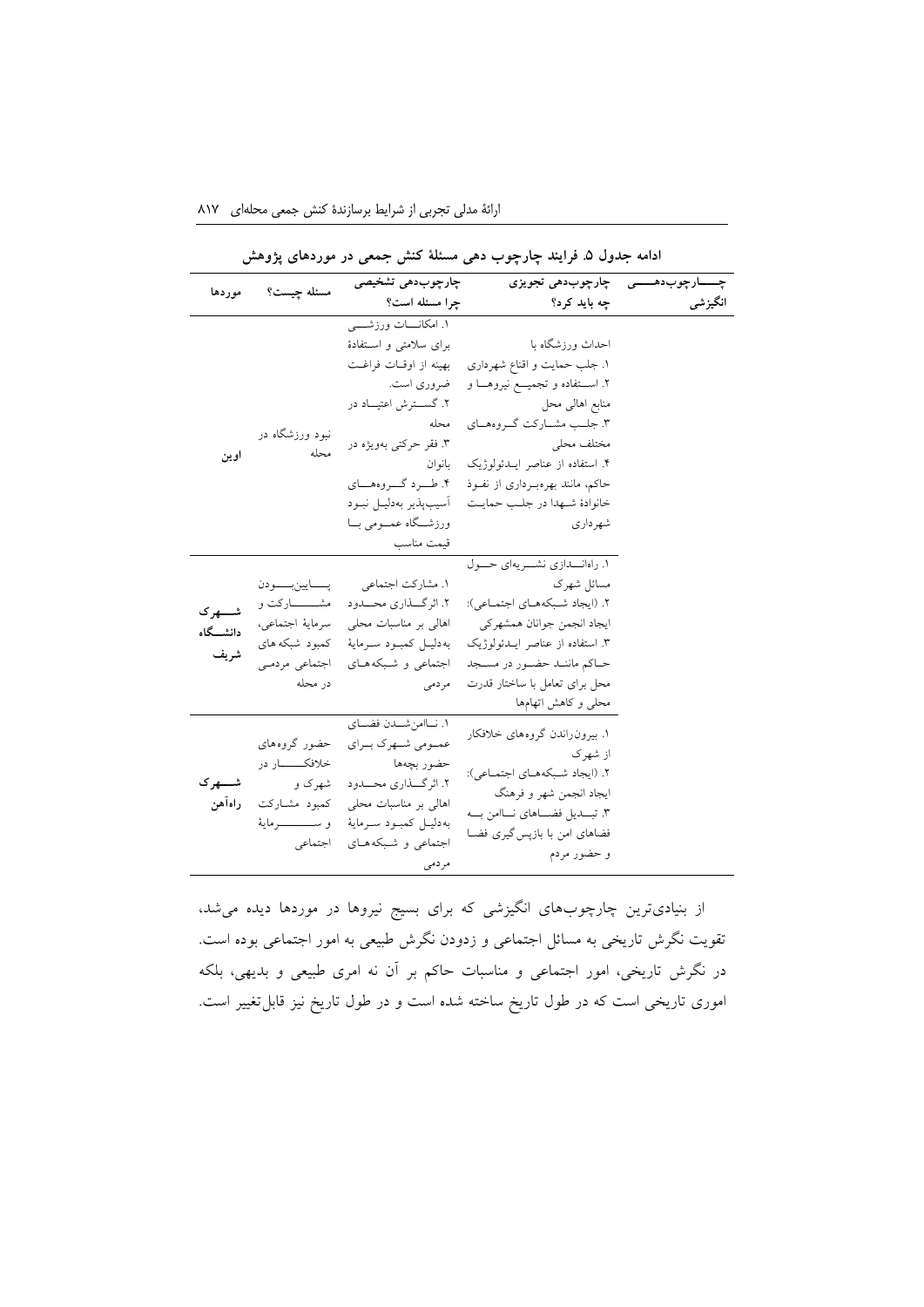تنها با زدودن بداهت و طبیعیبودن از چهرة مناسبات حاکم است که امکان اندیشیدن به گزینههای بدیل و خواست برای تغییر امور ممکن میشود. پس از تقویت نگرش تاریخی به امور اجتماعی، فرم مواجهة افراد با امر اجتماعی برای موفقیت چارچوبدهی انگیزشی امری ضروری بوده است. در این میان، مسئله بهعنوان مسئلة »ما« که ما باید برای آن کاری کنیم، تعریف میشود. این چارچوب معنایی، گفتاری را هدف قرار میدهد که مسائل عمومی را در حیطة وظایف مردم نمیداند، عالقة چندانی به مشارکت در امور عمومی ندارد و بر مسئولیت نهادهای دولتی در این امور تأکید میکند. فرم مواجهة مسئوالنه، بر نقش و سهم جامعه و گروههای اجتماعی تأکید میکند و بهدنبال این قبول مسئولیت، خواهان حق تعیین چگونگی امور نیز میشود. چارچوب انگیزشی دیگری که در همة کنشها دیده میشد، تالش برای نشاندادن توانمندی افراد در تاثیرگذاری یا کارایی عمل جمعی بود. در مصاحبه با فعاالن، یکی از موانع اصلی در شکلنگرفتن کنش جمعی ناامیدی از کارایی کنش و توان تاثیرگذاری بیان میشد. بسیاری از افراد مواجههای تاریخی و مسئوالنه با مسائل اجتماعی دارند، اما دربارة کارایی اقدامات ممکن تردید دارند. تجربههای ناموفق پیشین شاهدی بر این ناکارایی دانسته میشود. مروجان کنش جمعی بر کارایی احتمالی در صورت همراهشدن افراد و بر موارد مثبتی که اقدامات جمعی اثرگذار بوده است تاکید میکردند. همچنین با برجستهکردن اهمیت دستاوردهای کوچک، اما پایدار بهجای تغییرات بزرگ، با پیامدهای نامشخص، مفصلبندی جدیدی از کارایی در فعالیتهای اجتماعی ارائه کردند.

موردهای شهرک دانشگاه و شهرک راهآهن، فرایند استداللی چارچوبدهی تشخیصی خود را با ارجاع به چارچوب مرجع مشارکت اجتماعی منبعث از بستر گفتمانی جنبش اصالحات و ترکیب آن با نیازها و مسائل محلی سامان دادند. افول گفتمان اصالحات و کاستیهای کاربست آن در ساحت سیاسی ایران و همچنین برجستهنبودن اهمیت آن در زندگی روزمرة گروه هدف، یعنی افراد محلی، تاثیرگذاری این چارچوب برای بسیج نیروها را محدود میکرده است. از طرفی محدودشدن گروههای هدف به جوانان و نوجوانان نیز، دایرة اثرگذاری و امکان پایداری آن را محدود کرده بود؛ زیرا این قشرها بهدلیل شرایط سنی خود، دارای منابع محدود و زمان فراغت اندک بهویژه با ورود به دانشگاه و بهدنبال آن محیط کار هستند. چارچوبدهی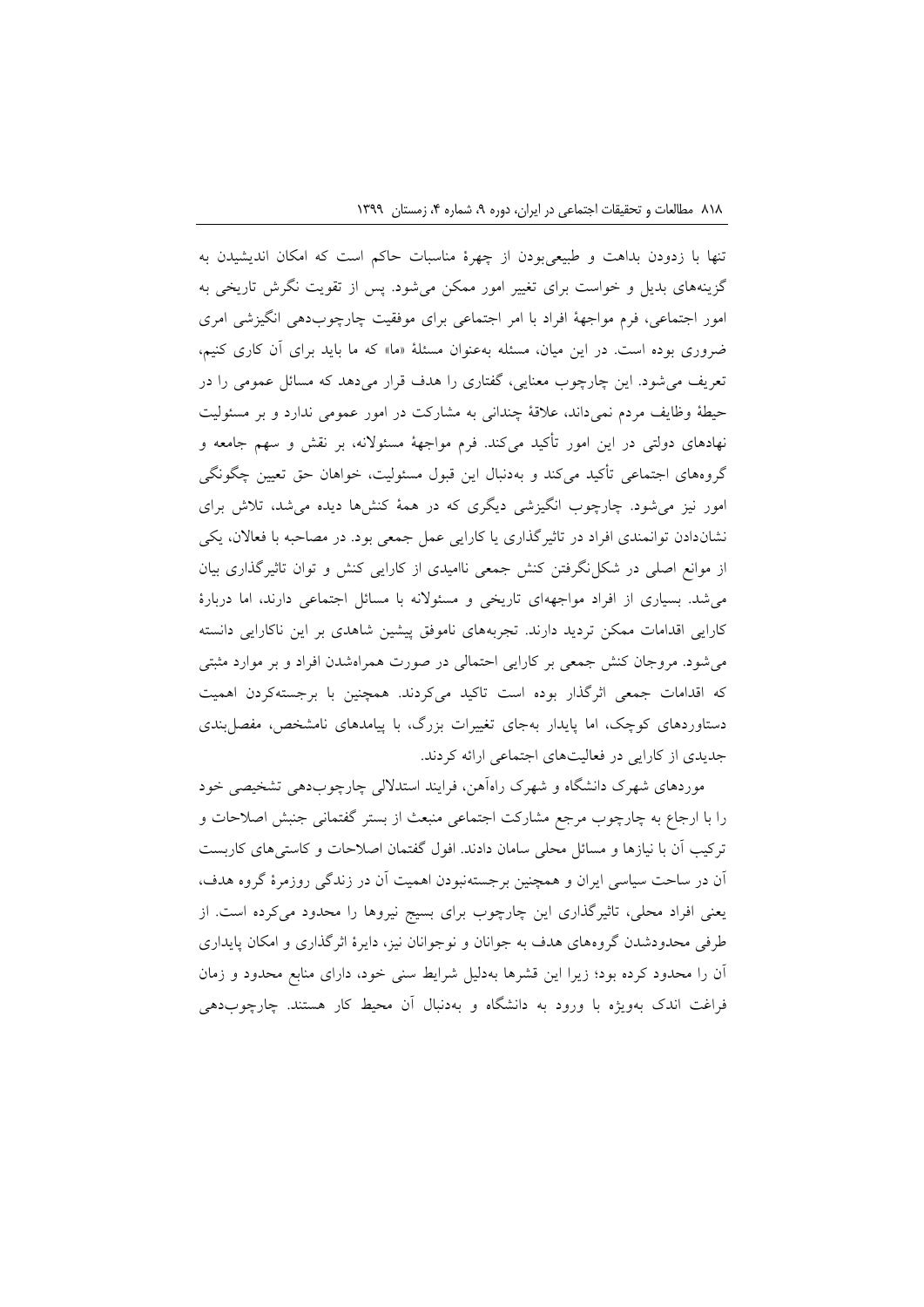تجویزی ایجاد نهادهای محلی جدید نیز نهادهای قدرت محلی موجود را حساس کرده است و تقابلی را شکل داده که بخشی از نیرو و توان کنشگران را صرف کمکردن تقابل و تالش برای جلب حمایت نهادهای محلی کرده است.

چارچوبدهی تشخیصی اکباتان، احداث درالقرآن را بهمنزلة مصداقی از سلب مالکیت عمومی، تخریب فضای سبز و سازهای با مشکالت فنی و تخصصی و تهدیدگر ایمنی شهرک مفصلبندی میکرد. گفتار زیستمحیطی که در سالهای اخیر در فضای عمومی برجسته شده است، تأکید بر اهمیت محیطزیست و فضای سبز را مشروع و معنادار میکند و بر اثرگذاری چارچوب تشخیصی کنش میافزاید؛ درحالیکه جایگاه مالکیت عمومی در زمینة استداللی گستردهتر، از سوی گفتارهای مالکیت دولتی و مالکیت خصوصی، بهویژه در چندین دهة گذشته به حاشیه رفته و امکان استداللی و استنادی آن را محدود کرده است. گفتار علمی بهدلیل خصلت فراغت از ارزش آن، به مفصلبندی مسئله بهعنوان امری عینی و فارغ از ارزش کمک میکند و با رد اتهامهای چارچوب مقابل مبنی بر وجود انگیزههای ضد دینی در مخالفت با احداث سازه، بر استداللهای تخصصی منبعث از مراجع معتبر و مشروعیت گفتار علمی توجه میکند. اگرچه در میان گفتارهای موجود در معماری مفهومی چارچوبدهی تشخیصی اکباتان سازگاری وجود داشته است، بهدلیل تعریف نهادهای قدرت بهعنوان نیروی مقابل و همچنین وجود سویههای ایدئولوژیک و مذهبی بهدلیل کارکرد ادعایی سازه، هزینههای همراهی با چارچوب کنش جمعی اکباتان افزایش یافته و از اثرگذاری و امکان بسیج آن کاسته شده است.

در مقابل، چارچوب کنش جمعی اوین، تقابل با نهادهای قدرت را بخشی از وجوه هویتی خود تعریف نکرد و همین امر امکان همکاری با نهادهای قدرت مانند شهرداری و جلب حمایت آنها را مشروع و ممکن کرد. گفتار تشخیصی این چارچوبدهی که بر اهمیت ورزش و لزوم بهرهمندی همگانی و ارزان از آن تأیید دارد، امکان این همنشینی را برای مفصلکنندگان آن فراهم کرد. هزینة به نسبت پایین همراهی بهدلیل حساسیتبرانگیز نبودن مسئله برای نهادهای قدرت و اهمیت آن در زندگی روزمرة افراد، شانس بسیج افراد حول کنش جمعی اوین را افرایش میداد.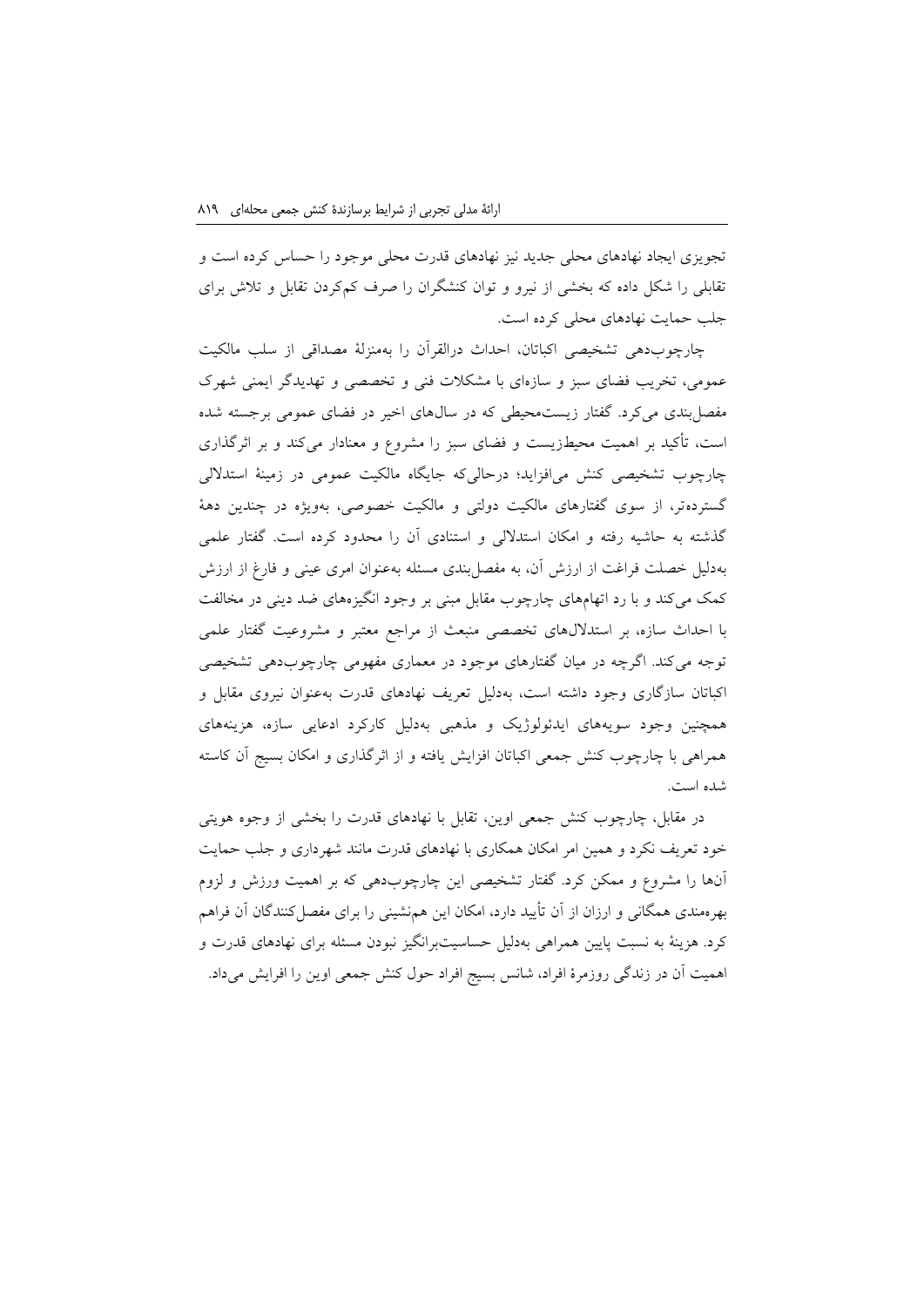# **1 بسیج منابع کنش**

در کنار برساخت و چارچوبدهی امری بهعنوان مسئلهای که باید برای آن کاری کرد، فراهمکردن منابع الزم برای تحقق راهحل پیشنهادی از عمدهترین کنشهایی بود که در کنشهای جمعی بررسیشده دیده میشد. مجموعه کنشهایی را که در این راستا صورت گرفته است، میتوان با استفاده از مفهوم بسیج منابع یکپارچه کرد. بسیج منابع بهمعنای گردآوری منابع (انسانی و مادی) برای استفاده و عمل جمعی است (تیلی، ۱۹۷۸). کنش۱های جمعی مورد پژوهش از سازوکارهای زیر برای بسیج منابع بهره میبردند.

|                                                                                                                                                                                                                                                                 | ی ر پر پږ پ                                                                                                                                                                                                                      | . U<br>Ć                                                                                                                                                      | ر                                                                                                                                                                                                                                                             |                                                                                                   |         |
|-----------------------------------------------------------------------------------------------------------------------------------------------------------------------------------------------------------------------------------------------------------------|----------------------------------------------------------------------------------------------------------------------------------------------------------------------------------------------------------------------------------|---------------------------------------------------------------------------------------------------------------------------------------------------------------|---------------------------------------------------------------------------------------------------------------------------------------------------------------------------------------------------------------------------------------------------------------|---------------------------------------------------------------------------------------------------|---------|
| کنشهای مردمی                                                                                                                                                                                                                                                    | کنش های نهادی                                                                                                                                                                                                                    | حمايت                                                                                                                                                         | تجميع                                                                                                                                                                                                                                                         | خودتوليدى                                                                                         | موردها  |
| برگـــزاري تجمــــع در<br>مقابـل سـازه. برگـزاري<br>نشستهای مردمی در<br>جهـت أكــاهيبخشــي<br>اهالي رسانهاي كردن و<br>عمومىسازى مسئله                                                                                                                           | بمكاركيري منسابع<br>قـانوني ونهـادي از<br>شـــــــهرداري تــــــا<br>نماينــدگان مجلــس،<br>وزارت مســــــــــکن،<br>مراجع<br>چنــــدين مرحلـــــه<br>شــكايت تــا حكــم<br>نهايي ديوان عدالت<br>اداری بــه نفــع بقــای<br>سازه | تسلاش بسراي<br>جذب حمايت<br>اعضای شـورای<br>شمهر و برخمي<br>نماينـــــــــدگان<br>مجلس                                                                        | تجميسع تخصسص<br>وکلای اکباتان و<br>توانمنسدى هساي<br>جوانان در استفاده<br>از قابليستهساى<br>فضاي مجازي در<br>بسيج مردمي                                                                                                                                       | شكل گيري<br>حلقسة اوليسة<br>کنشگران و<br>تأسيس كــانون<br>وكلاى اكباتان                           | اكباتان |
| حضور نیروهای مردمی<br>براي بيرونراندن بخش<br>خصوصـــي خواهــــان<br>مالكيــــت ورزشـــــگاه،<br>بيمرون رانمدن پيمانكمار<br>شمرداري كمه بسراي<br>پیگیری طلب خــود از<br>شــــهرداري از زمــــين<br>واگذارشــــده بــــراي<br>ورزشـــــگاه بيــــــرون<br>نميرفت. | مراجعه بــه شــهرداري<br>بــراي تــأمين زمــين و<br>هزينـــــهٔ ســــــاخت<br>ورزشگاه                                                                                                                                            | اســــــــــتفاده از<br>حمايـــــــــــت<br>شـــوراياري بـــا<br>عضـويت در أن،<br>تـــأمين زمــــين و<br>هزينــهٔ ســاخت<br>ورزشــــــــگاه از<br>سوي شهرداري | طراحمي معمماري<br>ورزشگاه با جــذب<br>دانشجويان معماري<br>دانشـــــــــــــــــگاه<br>شهيدبهشـــــــــتى،<br>استفاده از منـــابع<br>اهالی مانند کامیون<br>و مصــــــــالح در<br>أمادهســازي زمــين،<br>استفاده از نیووی<br>محلـــــــــي در ادارهٔ<br>ورزشگاه | شـــكل&يــــرى<br>شــــــــــوراي<br>ورزشي محليي<br>و برگـــــزاري<br>انتخابات براي<br>تعيين اعضا | اوين    |

**جدول .6 فرایند بسیج منابع کنش جمعی در موردهای پژوهش**

1. Resource mobilization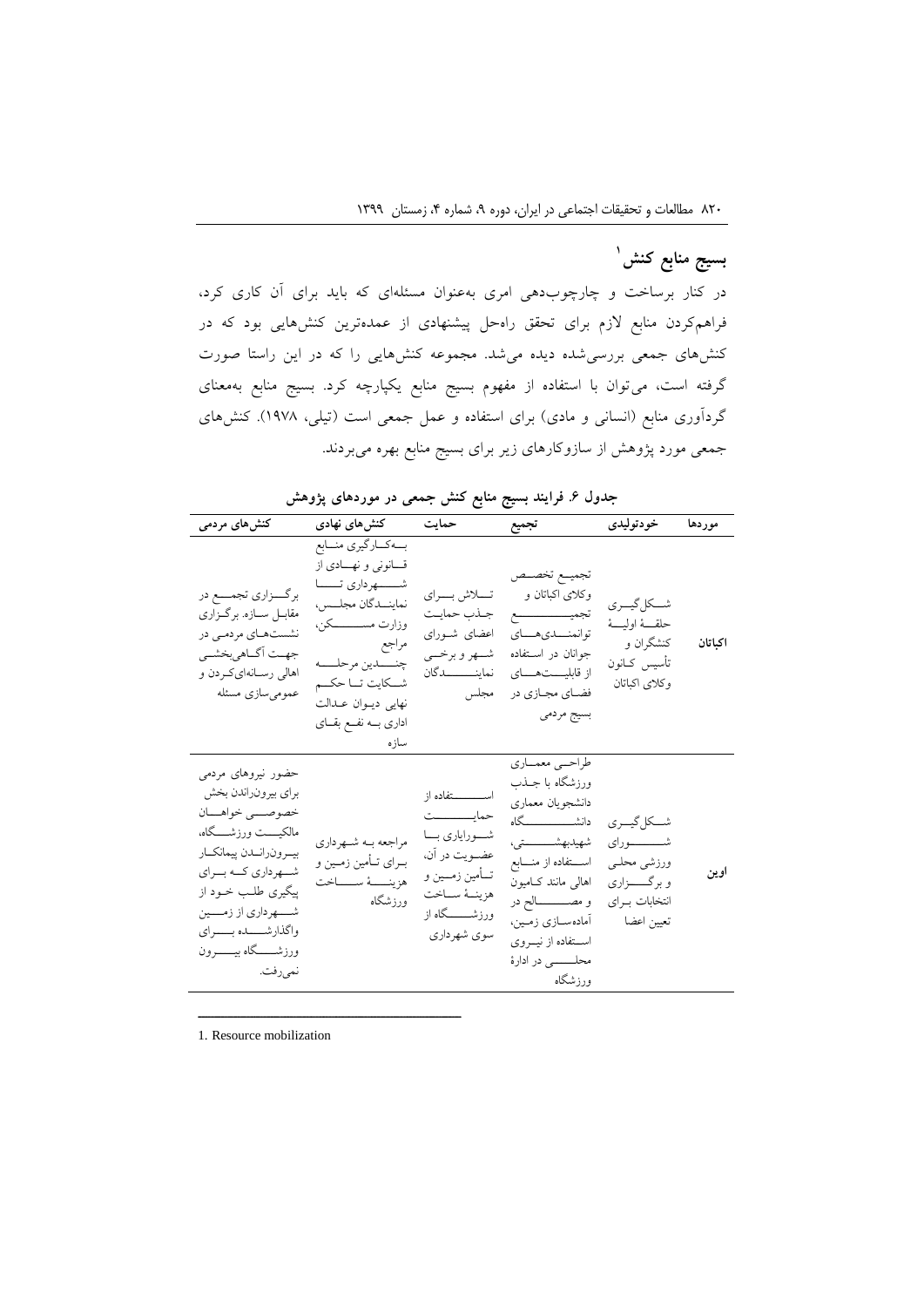| کنشهای مردمی                                                                                                                    | کنشهای نهادی                                                                            | حمايت              | تجميع                                                        | خودتوليدى                                      | موردها   |
|---------------------------------------------------------------------------------------------------------------------------------|-----------------------------------------------------------------------------------------|--------------------|--------------------------------------------------------------|------------------------------------------------|----------|
|                                                                                                                                 | اخــــــذ مجـــــوز از                                                                  | اســـــــتفاده از  |                                                              | شـــكل گيـــرى                                 |          |
|                                                                                                                                 | سازمان ملي جوانان                                                                       | حمايسسست           | اســـــــــــتفاده از<br>توانمنسدى هساي<br>افسراد در اداره و | حلقــه اوليــــهٔ                              | شـــهر ک |
|                                                                                                                                 | براى تأسيس كــانون                                                                      | شوراياري،          |                                                              | كنشـــــــگران                                 |          |
| چـــــاپ نشــــــريه در                                                                                                         | هم شهركي، ارتباط                                                                        | بهــرهگیــري از    |                                                              | حول انتشار                                     |          |
| راستای مسائل عمومی                                                                                                              | با نمايندهٔ ولـى فقيــه                                                                 | حمايسسسست          |                                                              | نشريه،                                         | دانشگاه  |
| شهرک با استفاده از                                                                                                              | دانشگاه شريف براي                                                                       | شهردارى ناحيه      | چــــاپ نشــــــريه و                                        | تأسيس كانون                                    | شريف     |
| جوانان محل                                                                                                                      | كــاهش فشــارها از                                                                      | بـــا برگـــزاري   | برگــــــــــــزاري                                          | هم شهركي هـا                                   |          |
|                                                                                                                                 | سوى امام جمعـۀ                                                                          | دورههــــــاي      | دورههای أموزشی                                               | و انتشــــــــــار                             |          |
|                                                                                                                                 | مسجد محل                                                                                | أموزشى             |                                                              | نشريهٔ محلي                                    |          |
|                                                                                                                                 |                                                                                         | اســــــــتفاده از | استفاده از منابع                                             |                                                |          |
|                                                                                                                                 | اخـــــــــــــد مجـــــــــوز از<br>سازمان ملي جوانان<br>براى تأسيس كــانون<br>همشهركي | حمايــــــــــت    | انفرادى و پراكندهٔ                                           | شكل گيري<br>حلقــه اوليــــهٔ<br>كنشــــگران و |          |
| اســـتفاده از نيروهـــاى<br>مردمی در سالم سازی<br>فضاي بازي بچهها،<br>برگـــزاري ايســــتگاه<br>نقاشســـی، مســــابقات<br>ورزشى |                                                                                         | شورایاری با        | افــــــــــــــــراد در                                     |                                                |          |
|                                                                                                                                 |                                                                                         | عضویت در آن        | پروژههای محلـی،                                              |                                                |          |
|                                                                                                                                 |                                                                                         | و بهرهٔ متقابل از  | مانند ايمىن سازى                                             |                                                | شـــهر ک |
|                                                                                                                                 |                                                                                         | منــــــــــابع در | فضــاي بــازي،                                               | تأســــــــيس                                  | راهآهن   |
|                                                                                                                                 |                                                                                         | همكساري بسا        | برگزاري كلاس ها                                              | انجمن شهر و<br>فرهنگ                           |          |
|                                                                                                                                 |                                                                                         | برخـــــــــــــى  | و مســابقههــای                                              |                                                |          |
|                                                                                                                                 |                                                                                         | NGOها              | ورزشى                                                        |                                                |          |

ادامه جدول ۶<sub>.</sub> فرایند بسیج منابع کنش جمعی در موردهای پژوهش

در سازوکار خودتولیدی'، کنشگران به تولید منابع بهوسیلهٔ خود جنبش با راهاندازی سازمانهای کنش جمعی، توسعة شبکهها و شکلدهی ائتالفها میپردازند و منابع اجتماعی- سازمانی را تولید میکنند. همة موردهای پژوهش از این مکانیسم برای بسیج منابع بهره بردند، این راهبرد برای موردهایی مانند شهرک دانشگاه شریف و شهرک راهآهن که سرمایة اجتماعی پایین و شبکههای اجتماعی محدودتری داشتند، نقشی کلیدی در شکلگیری و استمرار کنش جمعی داشته است. در راهبرد تجمیع<sup>۲</sup>، منابعی که افراد پراکنده نگهداری میکنند، به منابع جمعی بدل میشود. کنش جمعی اوین بیشترین بهره را از این راهبرد در آمادهسازی زمین ورزشگاه داشته است. در شهرک دانشگاه شریف و شهرک راهآهن، تمرکز راهبرد تجمیع بر گروه جوانان و نوجوانان موجب محدودشدن منابع و نیروهای بهکاررفته در کنش به ویژگیها و امکانات خاص این قشر اجتماعی و بهدنبال آن محدودیت در عملکرد و فعالیتهای آنان شد.

1. Self-Production

ــــــــــــــــــــــــــــــــــــــــــــــــــــــــــــــــــــــــــــــــــــــــــــــــــــــــــــــــــــــــــــــــــــــــــــــــ

2. Aggregation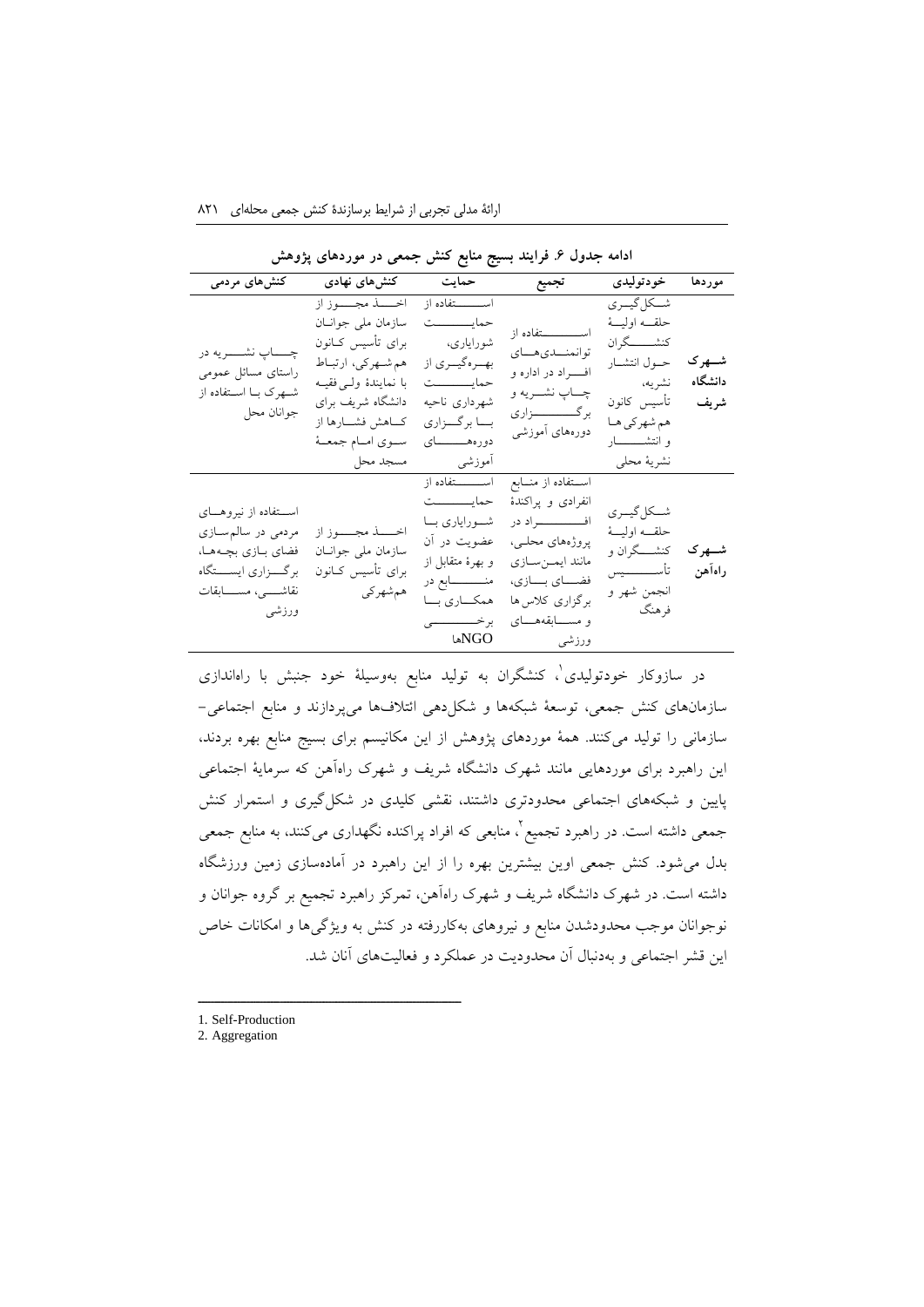کنشهای جمعی با مکانیسم حمایت ٰ نیز به منابع دسترسی میbباند. حمایت یعنی تأمین منابع برای یک کنش بهکمک یک فرد یا سازمان که بیشتر در زمینة حمایت تخصص دارد. بنگاههای خیریه، کمکهای خصوصی یا قراردادهای دولتی در حمایتهای مالی معمول هستند. کنش جمعی اکباتان با وجود تالش برای جلب حمایت بخشی از اعضای شورای شهر درنهایت حمایت مؤثری دریافت نکرد. سایر کنشها با عضویت یکی از اعضای اصلی در شورایاری از امکانات و مشروعیتدهی آن بهره بردند. مکانیسم اصلی و کلیدی در پیشبرد کنش جمعی اوین بهرهمندی از مکانیسم حمایت شهرداری برای تأمین زمین و هزینه ساخت ورزشگاه بوده است.

# **بحث و نتیجهگیری**

چگونگی اثرگذاری هریک از مفاهیم مدل بر کنش جمعی بیان شد، اما آنچه درنهایت کنش جمعی را شکل میدهد، تعامالت این مفاهیم و روابط متقابل آنها با یکدیگر است. رابطة میان مفاهیم در مدل به شکل شماتیک نمایش داده شد. سرمایة اجتماعی برای کارایی نیازمند عامالنی است که از این سرمایة بالقوه بهره ببرند و آن را بالفعل کنند. عاملیت آغازگر سرمایة اجتماعی را در جهت نفع عمومی فراخوانی میکند. عامالن آغازگر در موردهای اوین و اکباتان، سرمایة اجتماعی بالقوة محلی را به سرمایة اجتماعی بالفعل بدل کردند. در بسترهایی مانند شهرک دانشگاه و شهرک راهآهن که سرمایة بالقوة مناسبی نداشتند، تقویت سرمایة اجتماعی، بهگونهای توأمان از اهداف و ابزار اولیة عامالن آغازگر بوده است. همچنین سرمایة اجتماعی فردی عامل آغازگر، در اعتماد و پذیرش ادعای او دربارة امر عمومی مطرحشده عنصری حیاتی است. در موردهای پژوهش تمامی عامالن آغازگر از حداقلی از سرمایة اجتماعی فردی بهرهمند بودند.

توازن در ساختار قدرت محلی میان نهادهای حاکمیتی و نهادهای مردمی از نشانههای سرمایة اجتماعی است؛ زیرا این توازن، حداقلی از تناسب میان نیروها برای پیگیری مطالبة مشترک را فراهم میآورد؛ توازنی که در موردهای اوین و اکباتان دیده میشود و از نشانههای سرمایة اجتماعی باالتر این دو بستر است. در مواردی که کفة ساختار قدرت محلی به نفع نهادهای حاکمیتی است، شکلگیری کنش با شانس کمتر و استمرار آن بهویژه در سالهای اولیه در برابر فشارهای نهادهای قدرت محلی با ریسک بیشتری همراه است؛ مانند مورد

1. Patronage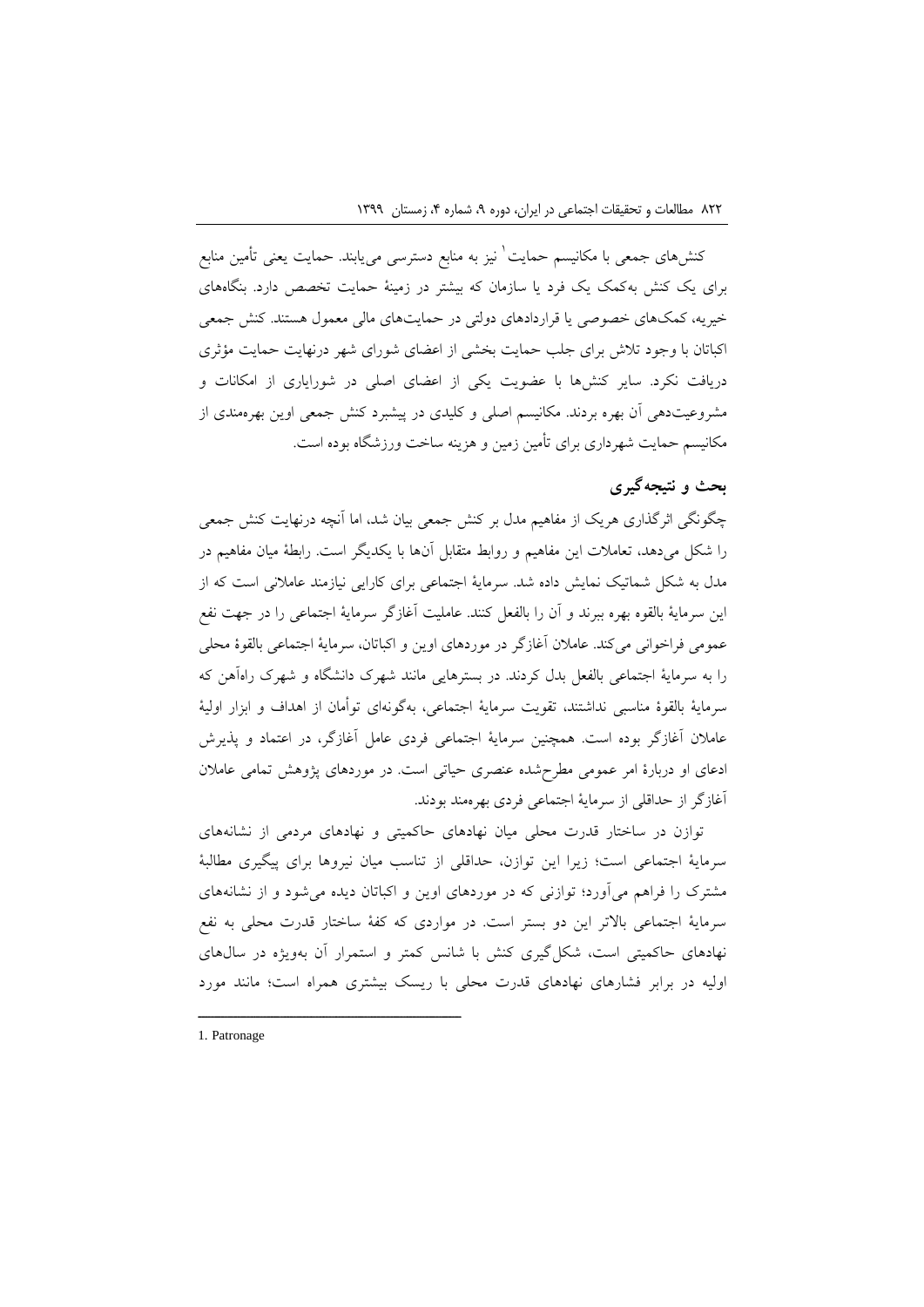دانشگاه شریف که در برابر فشارهای نهادهای محلی حاکمیتی و نبود حمایت نهادهای محلی مردمی پایدار نماند. عامالن آغازگر با تعامل یا عضویت در یکی از نهادهای قدرت حاکمیتی بهدنبال آن بودند که با ایجاد توازن در ساختار قدرت محلی، تقویت امکان بسیج منابع و کسب مشروعیت، احتمال شکلگیری کنش جمعی را افزایش دهند. این رابطه دربارة چهار عامل آغازگر در موردهای اوین، شریف، راهآهن که عضو شورایاری بودند و عامل آغازگر اکباتان که با اعضای شورایاری در تعامل بود، دیده میشد.

وجود عامل آغازگر و انتخاب او، سرمایة اجتماعی محلی و ساختار قدرت محلی در تعامل با یکدیگر امری عمومی را بهعنوان هدف کنش جمعی شکل میدادند. انتخاب امر عمومی یا هدف کنش، تنها مبتنی بر تشخیص و انتخاب عامالن اجتماعی نبوده است، بلکه انتخاب آنان به احتمال تحقق و موفقیت آن مشروط بود. احتمالی که بهکمک شرایط ساختاری سطح کالن جامعه )که در میان همة موردها مشترک است و به همین دلیل در این مقاله به آن نپرداختیم( و شرایط ساختاری بستر بالفصل کنش مشروط میشود. برایناساس در مواردی که سرمایة اجتماعی پایین و ساختار قدرت محلی به نفع نهادهای حاکمیتی است، انتخاب امری عمومی که هزینهٔ بالایی دارد و نیازمند منابع و اعتماد بالایی است، انتخابی است که احتمال شکل گیری و استمرار کنش جمعی حول آن کمتر است. انتخاب هدف کنش براساس امکانات و محدودیتهای بستر کنش، یکی از شروط موفقیت در راهاندازی کنش جمعی بوده است.

در سطح راهبردها، فرایندهای چارچوبدهی با برساخت مشروعیت برای سازوکارهایی بسیج، با فرایند بسیج منابع مرتبط بوده است. برای موفقیت در بسیج منابع باید از سازوکارهایی استفاده شود که از نظر کنشگران مشروع است. در مواردی که این مشروعیت محل تردید است، باید با مفصلبندی چارچوبهای جدید و تغییر در معانی و تفاسیر، به آنها مشروعیت بخشید. شکست در مشروعسازی سازوکار و منابع بهکاررفته در کنش از امکان شکلگیری و استمرار آن میکاهد؛ برای مثال درحالیکه بهرهمندی از سازوکار حمایت در مورد اوین مشروع بود، اما در مورد شهرک دانشگاه شریف، پیشنهاد حمایت امام جمعة مسجد محل، مبنی بر تأمین هزینههای انتشار نشریة همشهرکی در ازای تجویز محتوای مطالب، پذیرفته نشد؛ زیرا با چارچوب تجویزی استقالل نشریه در محتوا و فرم تضاد فاحشی داشت. تقریباً در همة موردها مکانیسم بهرهگیری از برخی عناصر ایدئولوژیک حاکمیت برای پیشبرد اهداف کنش، براساس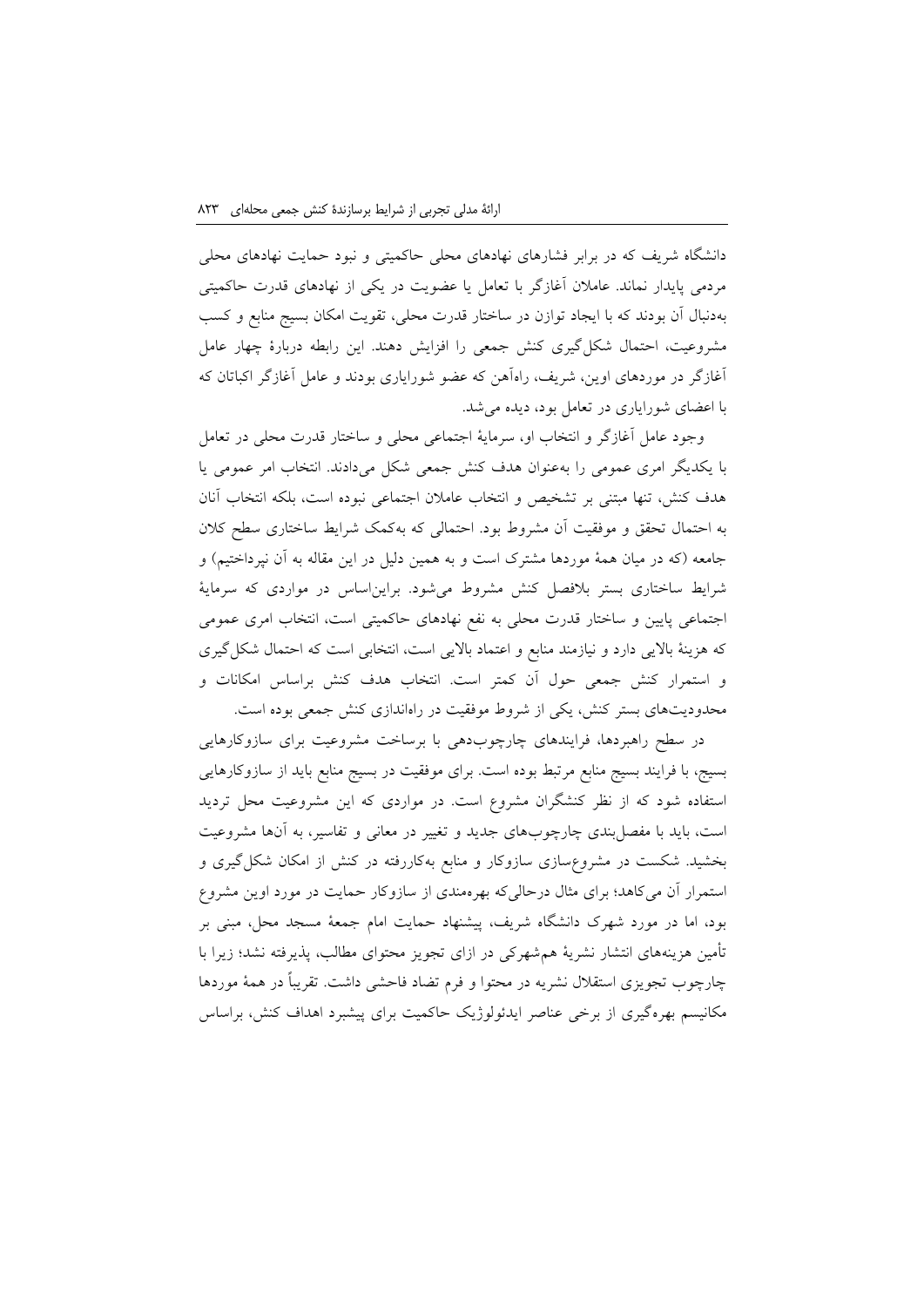چارچوبهای تجویزی مانند جلوگیری از اتهامهای امنیتی و جلوگیری از افزایش هزینههای کنش، لزوم داشتن رویکرد عملگرایانه بهجای رویکرد آرمانگرایانه و... توجیه میشده است.

چگونگی تعامل میان ویژگیهای ساختاری بستر کنش و راهبردهای استفادهشده از سوی کنشگران، بر احتمال موفقیت کنش جمعی مؤثر است. سرمایة اجتماعی با فراهمکردن دسترسپذیری به منابع بر موفقیت فرایند بسیج منابع اثرگذار است. در صورت وجود سرمایة اجتماعی در بستر کنش، عامالن آن را برای بسیج منابع موردنیاز کنش فراخوانی میکنند. سرمایة اجتماعی بهکمک شبکة ارتباطی میان افراد و گروهها، نشر و اشاعة چارچوبهای کنش جمعی را تسهیل میکند و بر شدت طنین آنها میافزاید و بدینترتیب بر موفقیت فرایند چارچوبدهی تأثیر میگذارد.

موفقیت در تعامل با نهادهای قدرت محلی نیز با افزایش امکانهای بسیج منابع، کاستن از هزینههای کنش و کسب مشروعیت، بر احتمال شکلگیری کنش جمعی میافزاید. مفصلبندی چارچوبهای کنش جمعی باید بهگونهای باشد که از احتمال مقابلة نهادهای قدرت محلی در برابر کنش بکاهد و در صورت امکان با بهکاربستن عناصر پسندیدة آنها در مفصلبندیهای خود برای همراهکردن آنها با کنش جمعی برآید. عاملیت آغازگر بهعنوان آغازگر کنش جمعی، چارچوبهای آغازین کنش جمعی در راستای امر عمومی را مفصلبندی و نیروها و منابع اولیه را بسیج میکند. میزان موفقیت عامل آغازگر در این امر در شکلگیری و تبلور اولیة کنش جمعی بسیار مؤثر است، اما چنانچه در ادامة مسیر، کنشها کماکان به عامل آغازگر وابسته باشند و به سمت نهادمندشدن پیش نروند، از احتمال پایداری کنش جمعی بهشدت کاسته میشود.

درنهایت تعامل میان مفاهیم مدل و تأثیر و تأثرات آنها، همچنین تعامل و مشروطکنندگی متقابل میان عاملیت کنشگران اجتماعی و ویژگیهای ساختاری بستر کنش است که برسازندة امکان کنش جمعی است. برای موفقیت در راهاندازی و توسعة کنش جمعی، کنشگران اجتماعی در مقام عامالن باید اقتضائات و امکانهای برآمده از بستر کنش را مدنظر داشته باشند و در تناسب با امکانها و محدودیتهای آن، کنشهای خود را سامان دهند. پذیرش این مشروطیت، امکان گشودن سویههای عاملیت را فراهم میآورد. کنشگری براساس برآیندی از خواستههای عامالن اجتماعی و مشروطیتهای ساختاری است که میتواند و ممکن است درنهایت امکانی برای تغییر در شرایط ساختاری موجود فراهم آورد.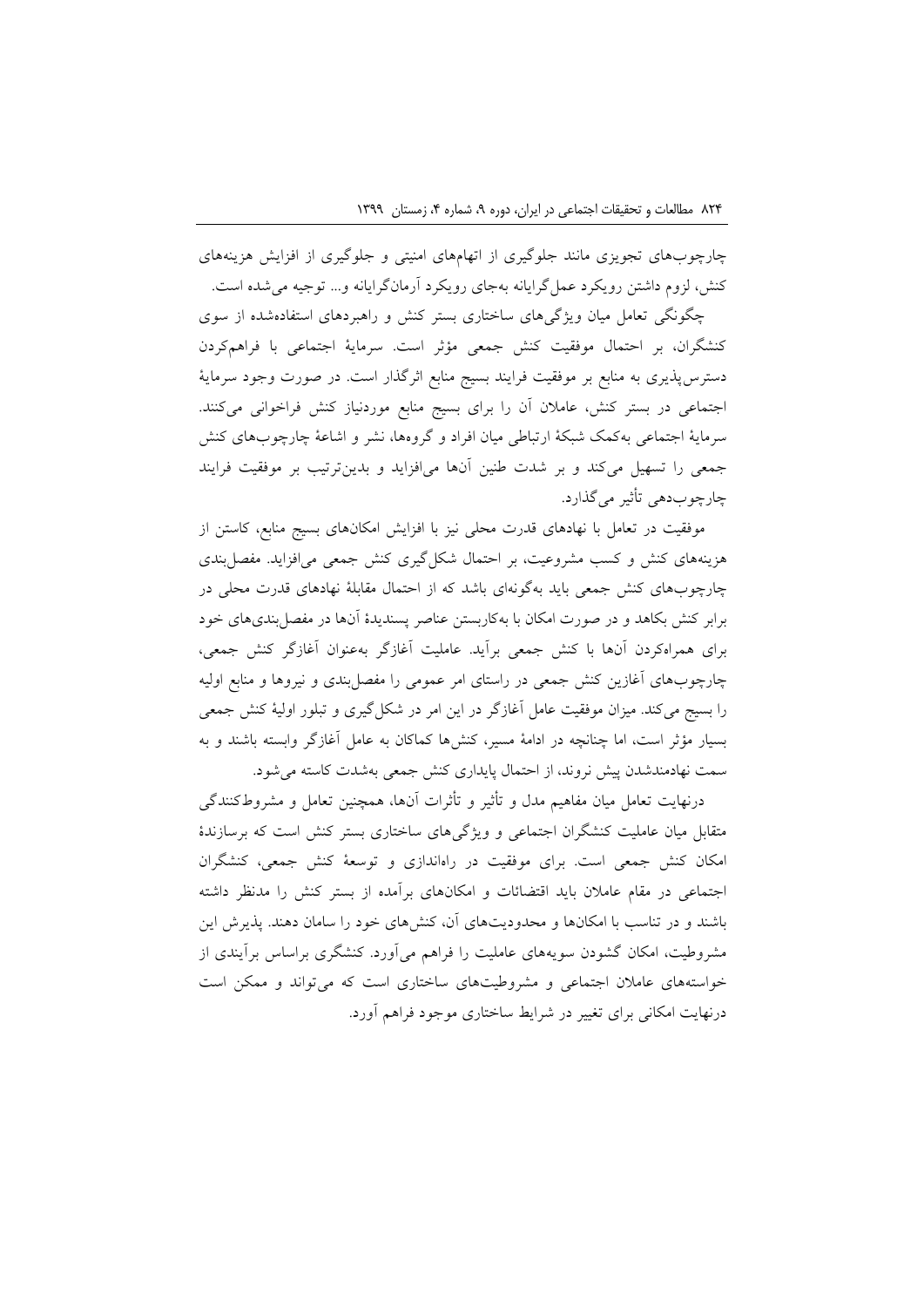#### **منابع**

- باقری، یاسر )1320(، **بررسی دیدگاههای پیرامون همکاری و ناهمکاری در جامعة ایران**، پایان- نامة کارشناسیارشد رشتة برنامهریزی رفاه اجتماعی، استاد راهنما: مرتضی فرهادی، تهران: دانشگاه عالمه طباطبایی.
- پاپلی یزدی، محمدحسین )1399(، »مختاباذ، اوج مشارکت در دامداری سنتی«، **تحقیقات جفرافیایی**، شمارة :21 .30-02
- پیران، پرویز )1322(، »ویژگی شخصیت جمعی ایرانیان یا سازوکارهای بقا«، **ماهنامة پژوهشی سیاسی-اجتماعی »آئین« ویژة نوروز**، شمارة 00 و :09 .10-12
	- پیران، پرویز (۱۳۸۹)، «دلایل امتناع مشارکت و کار گروهی در ایران»، **روزنامهٔ شرق**، شمارهٔ ۱۰۳۵: ۵.
	- صفینژاد، جواد )1302(، **نظامهای آبیاری سنتی در ایران**، جلد ،0 مشهد: آستان قدس رضوی.
		- عباسی، هوشنگ )1321(، **یاوری: تعاون سنتی در روستاهای گیالن**، تهران: شهر سبز.
- فرهادی، مرتضی (۱۳۸۱)، «فضای مفهومی مشارکت»، **فصلنامهٔ علوم اجتماعی**، شمارهٔ ۱۹: ۷−۳۴.
- فرهادی، مرتضی )1323(، »ساخت جهانی همکاری«، **فصلنامة علوم اجتماعی**، شمارة :00 .01-1
	- لمتون، آن )1399(، **مالک و زارع در ایران**، ترجمة منوچهر امیری، تهران: علمی و فرهنگی.
- هاشمی، جمال )1329(، **بالندگی و بازندگی ایرانیان )دالیل عقبماندگی ایرانیان و آسیب- شناسی جامعه ایران(،** تهران: سهامی انتشار.
- Ahn, T. K., Ostrom, E, Schmidt, R, and Walker, J.(2001), "Cooperation in PD Games: Fear, Greed, and History of Play.", **Public Choice,** No.106: 137-55.
- Bourdieu, P. (1986), **The Forms of Capital. In J. Richardson (Ed.), Handbook of theory and research for the sociology of education. New York:** Greenwood Press.
- Futemma, Celia, Fabio De Castro, Maria Clara Silva-Forsberg, and Elinor Ostrom. (2002), "The Emergence and Outcomes of Collective Action: An Institutional and Ecosystem Approach.", **Society and Natural Resources,** No. 15: 503–22.
- Gamson, W.A. (1992), *Talking Politics*. Cambridge University Press, New York.
- Giddens, A. (1984), **The constitution of society: Outline of the theory of structuration**. Cambridge: Polity Press
- Hechter, M; Friedman, D; Appelbaum, M(1982), "A Theory if Ethnic Collective Action.", **The International Migration Review**, No. 16, 412-434
- Judt, T. (2010), **Ill fares the land**. New York: Penguin Press.
- Kallhoff, A.(2014)," Why societies need public goods.", Critical Review of **International Social and Political Philosophy**, Vol. 17, No. 6, 635–651
- Kallhoff, A.(2011), **Why democracy needs public goods**. Lanham, MA: Lexington, a Division of Rowman & Littlefield.